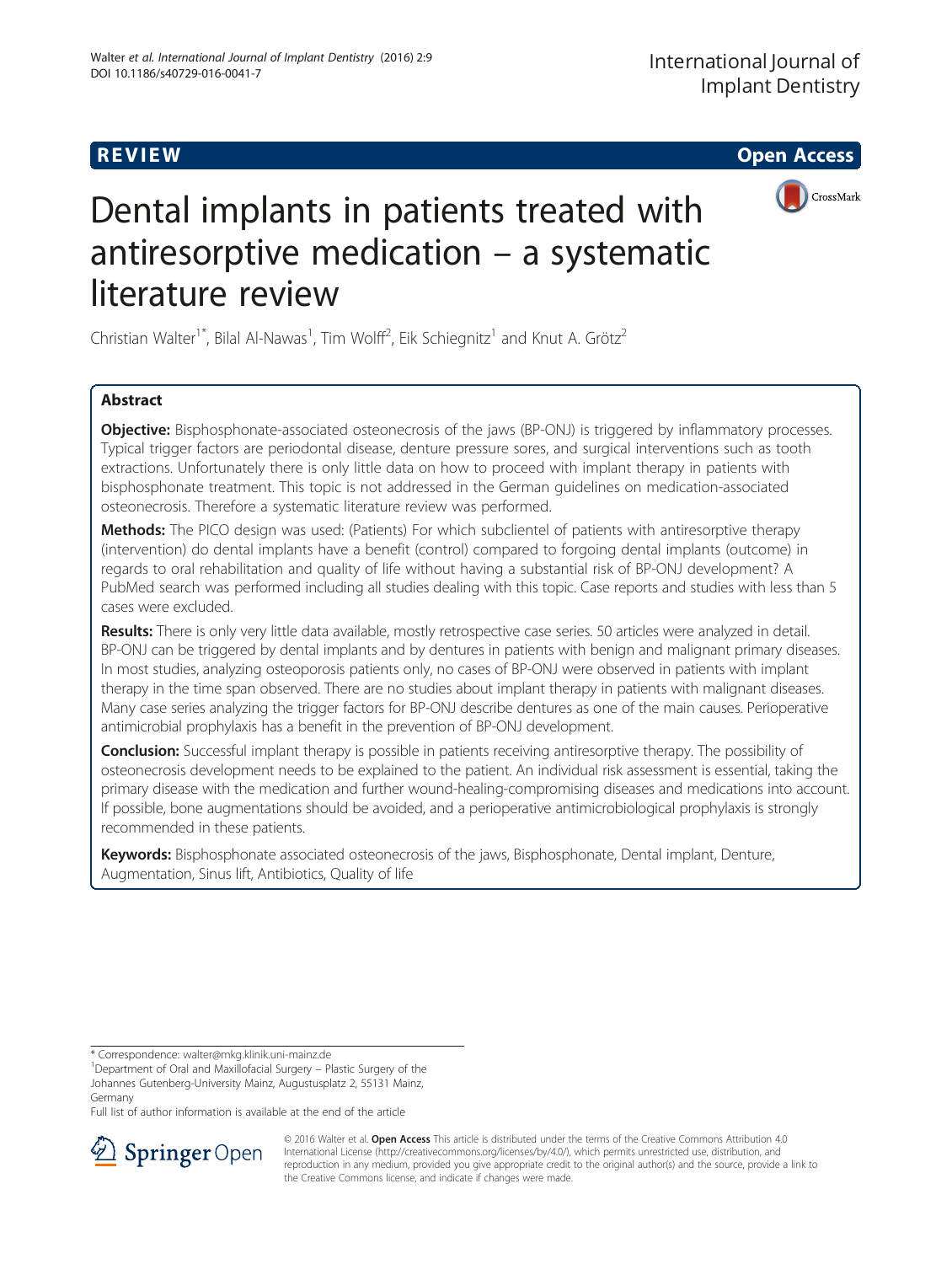## Introduction

Bisphosphonate-associated osteonecrosis of the jaws (BP-ONJ) is a well-known side effect in patients receiving bisphosphonates (BP) due to e.g. osteoporosis, multiple myeloma or malignant diseases with metastases to the bone; prevalences range between 0.1% for patients with primary osteoporosis to 1% in patients with secondary osteoporosis and up to about 20% for special high risk subpopulations of patients with a malignant disease and further predisposing factors [[1](#page-12-0), [2\]](#page-12-0). In addition to general risk factors such as the primary disease implicating the antiresorptive therapy, the antiresorptive therapy itself, concomitant diseases and medications and other influencing systemic factors usually a further factor triggering the development of BP-ONJ can be identified such as periodontal disease, extractions, denture pressure sores, or implant insertion [[3](#page-12-0), [4\]](#page-12-0). Usually BP-ONJ occurs in patients of higher ages (69 years  $\pm 10$  years [\[3](#page-12-0)]) due to the primary disease causing the BP therapy so that it is not unusual that these patients seek the dentist for oral rehabilitation where implant therapy and bone augmentation for optimal implant positioning might be considered to substitute lost teeth.

There are guidelines describing BP treatment as a contraindication for implant therapy in patients with an oncologic primary disease [[5, 6\]](#page-12-0) that say implant insertion should be avoided [\[7](#page-12-0), [8](#page-12-0)]. On the other hand, there are studies describing the safety of dental implant surgery in patients with oral BP and osteoporosis with no occurring BP-ONJ cases [\[5](#page-12-0)]. However, there are cases of successful implant insertion in patients with malignant primary diseases and cases of BP-ONJ in patients with osteoporosis [[9, 10\]](#page-12-0). Reviews mention that there are only very few retrospective studies with moderate strength of evidence addressing this topic [[11\]](#page-12-0) so that no final recommendation can be given [[12](#page-12-0)]. Oral and intravenous BP are not seen as absolute contraindications for dental implant therapy and that dental implants can osseointegrate successfully. It is recommended to do a risk assessment and to inform the patient about the potential risk of BP-ONJ development [\[11](#page-12-0)–[13\]](#page-13-0).

A similar scenario is well known in patients with radiation of the jaws. Initially, radiation therapy was seen as a contraindication for implant insertion [[14\]](#page-13-0) because of osteoradionecrosis. In Germany meanwhile, implants are covered by the health insurance by law in some of these patients (§28 SGB V Sozialgesetzbuch). Due to xerostomia sufficient fixation of a denture is rather complicated, and implants can improve the situation and might reduce the incidence of osteoradionecrosis by avoiding pressure denture sores that could result in exposed bone and eventually osteoradionecrosis.

This development could be transferred to patients with antiresorptive treatment (bisphosphonates, denosumab) since implants might reduce the incidence of BP-ONJ due to the lack of denture pressure sores in these patients. As well, denture pressure sores have been described by many authors as the triggering factor for BP-ONJ [[15\]](#page-13-0).

The German guidelines on bisphosphonate- and medication-associated osteonecrosis of the jaws state that there might be a limitation in the indication of implant insertion in these patients, but the implant-based oral rehabilitation was not a part of these guidelines [\[1](#page-12-0)]. To address this deficit in the literature, the rationale of this literature review was to find out which patients with antiresorptive therapy (BP, denosumab) benefit from dental implants without being exposed to an unreasonable high risk of osteonecrosis development.

#### Review

#### **Methods**

A systematic review was performed in accordance with the preferred reporting items for systematic reviews and meta-analyses protocols (PRISMA-P),

#### Focused question

The review was performed using the PICO design.

Patients: For which subclientel of patients with antiresorptive therapy Intervention: do dental implants have a benefit Control: compared to forgoing dental implants Outcome: in regards to oral rehabilitation and quality of life without having a substantial risk of BP-ONJ development.

#### Search strategy

In June 2015, a PubMed search was performed by TW looking for all available articles; no limitation on the publication date was imposed. The search was modified by CW, BA, ES and KAG so that 24 more articles were identified.

To address the topics, the search terms bisphosphonate and denosumab were used in combination with the following search terms: osteonecrosis, jaw, dental implants, periimplantitis, denture, augmentation, sinus lift, antibiotics, xerostomia, CTX, medication time, masticatory efficiency, tmj disorder, prevention, oral health related quality of life [NOT oral cavity cancer], prognosis dental implant, persisting alveolar socket, sharp bone edges [NOT children NOT osteogenesis imperfecta, ossification [NOT children NOT osteogenesis imperfecta], bone remodeling, and post extraction [NOT children NOT osteogenesis imperfecta]. 17 articles were added due to the manual search (Table [1](#page-2-0) and Fig. [1](#page-2-0)).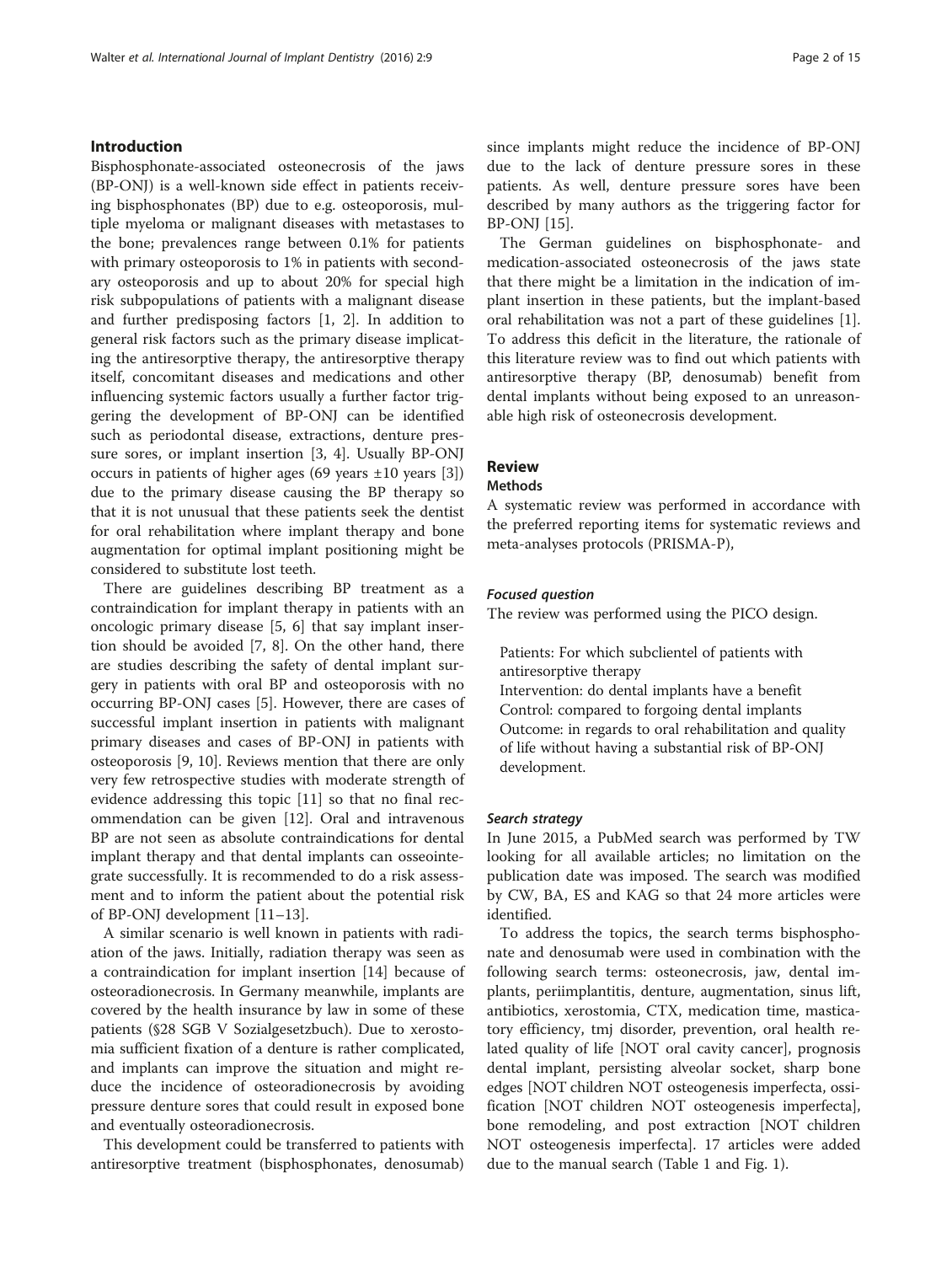| Topic                                                                                  | Identified (n) | Included $(n)$ |
|----------------------------------------------------------------------------------------|----------------|----------------|
| Outcome osteonecrosis risk. ST (bisphosphonate OR denosumab) AND osteonecrosis jaw AND |                |                |
| Dental implant OR periimplantitis                                                      | 105            | 18             |
| Denture                                                                                | 49             | 12             |
| Jaw augmentation OR sinus lift                                                         | 7              | 0              |
| Antibiotics AND dental implant                                                         | 16             | 0              |
| Xerostomia                                                                             | $\overline{4}$ | $\circ$        |
| <b>CTX</b>                                                                             | 35             | 0              |
| Medication time                                                                        | 16             | $\Omega$       |
| Outcome mastification. ST                                                              |                |                |
| Masticatory efficiency AND dental implant                                              | 61             | $\Omega$       |
| TMJ disorder AND dental implant AND prevention                                         | 10             | 0              |
| Outcome quality of life. ST (bisphosphonate OR denosumab) AND                          |                |                |
| Quality of life AND dental implant                                                     | 5              | 1              |
| Oral health related quality of life AND dental implant                                 |                | 0              |
| Outcome prognosis remaining dentition. ST (bisphosphonate OR denosumab) AND            |                |                |
| Prognosis remaining dentition AND dental implant                                       | $\Omega$       | $\Omega$       |
| Outcome prognosis future implants. ST (bisphosphonate OR denosumab) AND                |                |                |
| Dental implant AND prognosis                                                           | 16             | $\circ$        |
| Persisting alveolar socket                                                             | $\overline{2}$ | 2              |
| Sharp bone edges AND jaw NOT children NOT osteogenesis imperfecta                      | $\overline{2}$ | 0              |
| Ossification AND jaw NOT children NOT osteogenesis imperfecta                          | 66             | $\Omega$       |
| Bone remodeling AND post extraction AND jaw NOT children NOT osteogenesis imperfecta   | 7              |                |
| Radiologic changes AND jaw NOT children NOT ostegenesis imperfect AND dental implant   |                | $\Omega$       |
| Hand search                                                                            |                | 17             |
| Total                                                                                  | 403            | 50             |

<span id="page-2-0"></span>Table 1 PubMed literature search with the total number of hits for each topic and the number of included articles for each topic. For each topic the search terms (ST) are given

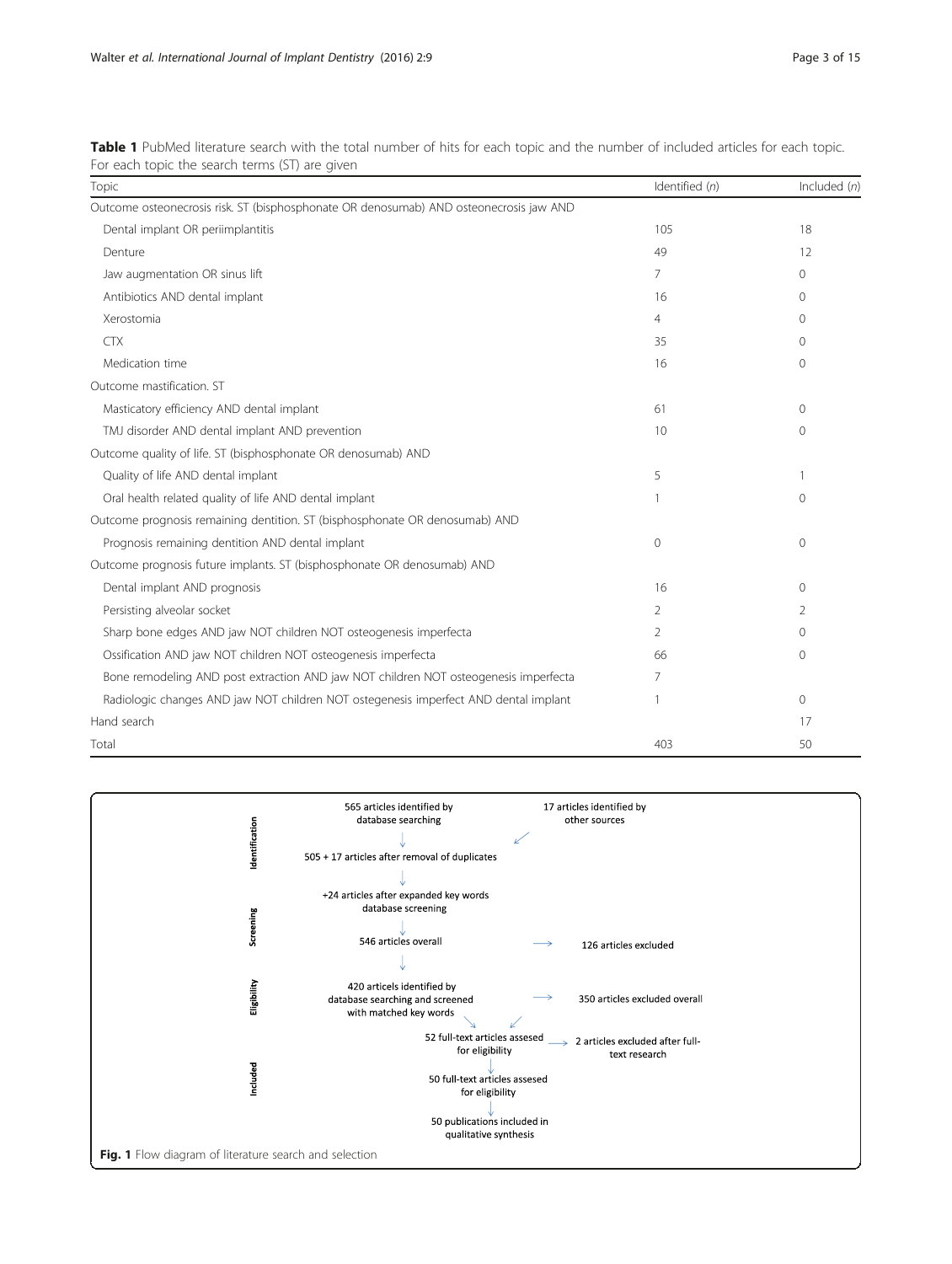# Study inclusion and exclusion criteria

Inclusion criteria were:

Prospective (randomized controlled, non-randomized controlled, cohort) and retrospective studies (controlled, case control, single cohort) and case series dealing with dental implants in patients with antiresorptive therapy. Studies that had less than five patients or cases were excluded as well as studies whose cases lacked data or were not clearly defined. The studies had to be published in either English or German.

Studies that did not meet the inclusion criteria were excluded.

In the first step, the titles and abstracts were screened for eligibility. In the second step, all full-articles were evaluated.

#### Quality assessment of selected studies

Due to the available data, an explicit quality assessment was not performed.

#### Data extraction and method of analysis

A table was generated and used to collect the relevant information.

#### Results

Out of 606 articles 556 articles were excluded because they were either duplicates, case reports, narrative reviews, case series with less than 5 cases or were not associated with the topic at all (Table [1](#page-2-0) and Fig. [1\)](#page-2-0). Some of the articles analyzed more than one outcome and are referred to several times. Since the available literature is very inhomogeneous with a low level of evidence a statistical analysis was not performed and the following results are descriptive only.

#### Dental implants/periimplantitis

The literature dealing with this topic can roughly be separated into three groups:

- a. BP-ONJ case series exclusively triggered by implants in patients with malignant and benign diseases [[9,](#page-12-0) [10,](#page-12-0) [16](#page-13-0)–[19](#page-13-0)],
- b. BP-ONJ case series analyzing case series of BP-ONJ of which varying amounts are caused by implants in part among patients with malignant and benign diseases [[20](#page-13-0)–[23](#page-13-0)] and
- c. implant studies performed exclusively in patients with benign diseases, mostly osteoporosis [\[24](#page-13-0)–[31](#page-13-0)]. In very few of these studies, the primary disease was not given, but the prescribed bisphosphonates strongly suggest osteoporosis as the primary disease (see Table [2](#page-4-0)).

In the BP-ONJ case series (a) and (b), the distribution of BP-ONJ patients between malignant and benign diseases is more or less even, e.g. Holzinger describes 13 patients: 5 osteoporosis, 3 breast cancer, 3 multiple myeloma, 1 lung cancer and 1 Langerhans cell histiocytosis patient [[9\]](#page-12-0). Lopez-Cedrun exclusively found patients with benign diseases: 8 osteoporosis and 1 polymyalgia rheumatic. Jacobsen found 14 patients: 5 osteoporosis, 5 breast cancer, 2 multiple myeloma, 1 prostate and 1 lung cancer patient.

However, implant studies (c) were exclusively performed in patients with benign diseases. Nearly all of these studies do not report a single BP-ONJ triggered by the implant insertion.

A systematic review analyzing the sparse literature on clinical denosumab trials mentioning osteonecroses did not describe dental implants as a trigger [[32\]](#page-13-0).

There is no literature describing periimplantitis in these patients.

#### Denture

The literature dealing with this topic can be separated into two groups:

- a. BP-ONJ case series for which varying amounts are caused by dentures in patients with malignant and benign diseases [[2,](#page-12-0) [33](#page-13-0)–[42](#page-13-0)] and
- b. studies performed on BP patients with dentures analyzing the frequency of BP-ONJ [\[15](#page-13-0), [43\]](#page-13-0).

Here as well, no imbalance regarding the dignity of the primary disease could be found. Jabbour describes 2 osteoporosis, 1 kidney and 1 breast cancer patient [\[35](#page-13-0)]. Kumar found 4 osteoporosis patients, 1 breast cancer patient and 1 patient with multiple myeloma.

Nibbe [[15\]](#page-13-0) analyzed 128 patients with IV BP or denosumab separated into 3 groups. In the first group 5 out of 60 patients with no denture had an osteonecrosis (8%), in the 2nd group 5 out of 34 patients with a fixed partial denture had an osteonecrosis 15%, and in the 3rd group 11 out of 34 patients with a removable denture had an osteonecrosis (32%). Kyrgidis determined that dentures increase the risk of BP-ONJ development [[38](#page-13-0)].

#### Augmentation/sinus lift/antibiotics/xerostomia/CTX

There was no literature available meeting the inclusion criteria. There is evidence in the literature that sinus lifts can be successful [[28\]](#page-13-0) and might contribute to BP-ONJ development [[18](#page-13-0)].

# Outcome masticatory efficiency/TMJ disorder

There was no literature available meeting the inclusion criteria.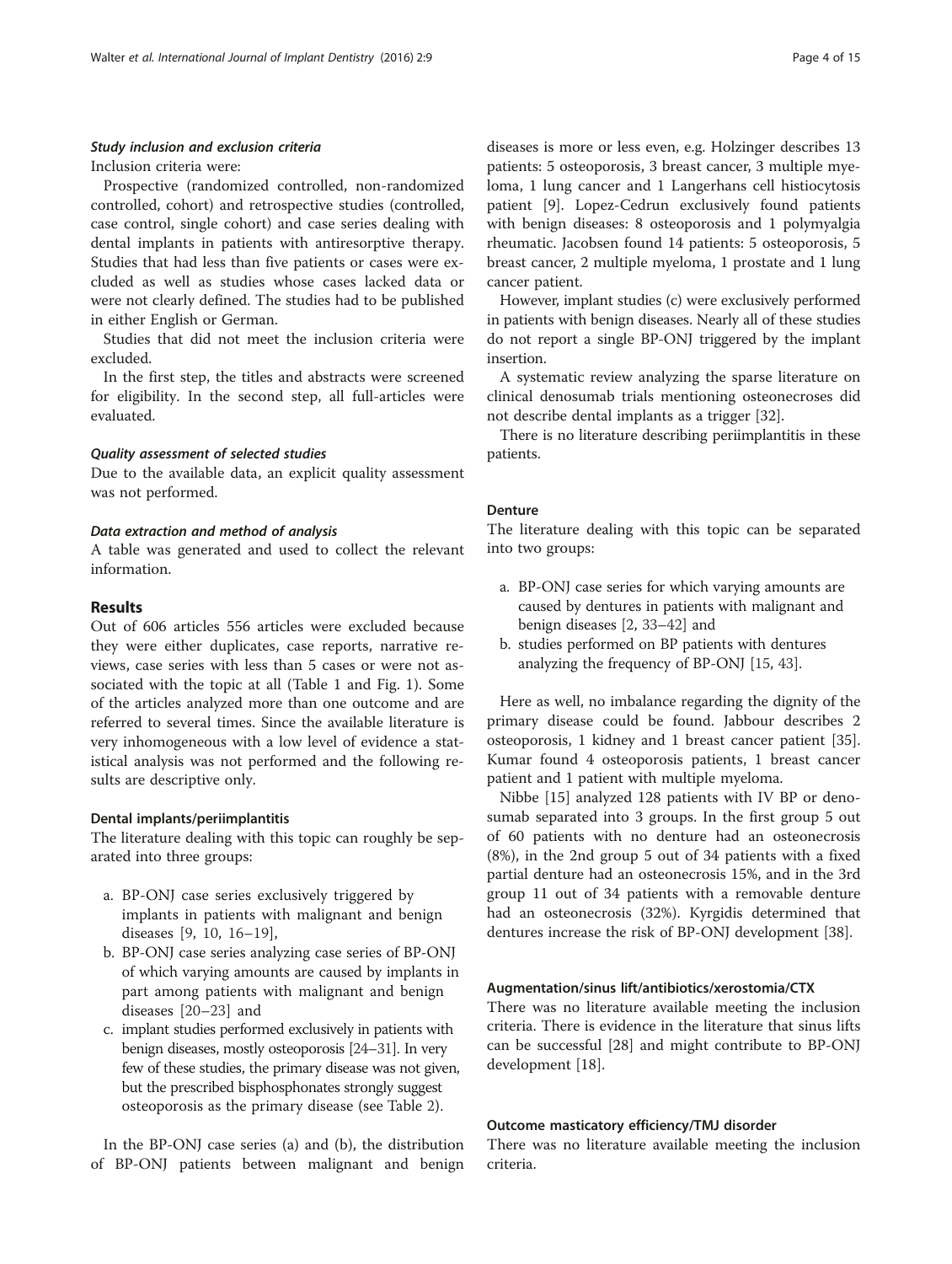<span id="page-4-0"></span>

| Implant                         |            |                                                                                                 |                                                                                          |                                  |                                    |              |                                                                      |                                |                     |                                                                                                                                                                                                                                                                                                                                                                                                        |
|---------------------------------|------------|-------------------------------------------------------------------------------------------------|------------------------------------------------------------------------------------------|----------------------------------|------------------------------------|--------------|----------------------------------------------------------------------|--------------------------------|---------------------|--------------------------------------------------------------------------------------------------------------------------------------------------------------------------------------------------------------------------------------------------------------------------------------------------------------------------------------------------------------------------------------------------------|
| Author Year<br>Reference        | Study type | Patients                                                                                        | Primary disease<br>in BP patients (n)                                                    | BP BP-Th<br>(years)<br>min- max) | BP-ONJ<br>cases due<br>to implants | Implants (n) | Implant insertion in all<br>patients (patients [n])<br>Point of time |                                |                     | Comment                                                                                                                                                                                                                                                                                                                                                                                                |
|                                 |            |                                                                                                 |                                                                                          |                                  |                                    |              | therapy                                                              | before BP during BP<br>therapy | after BP<br>therapy |                                                                                                                                                                                                                                                                                                                                                                                                        |
| Al-Sabbagh<br>2015 [24]         | RS CS      | 203 patients with 515<br>implants; 20 out of<br>those patients with<br>osteoporosis and oral BP | Osteoporosis 20                                                                          | Oral $BP > 3$                    | $\circ$                            | 46           | n.s.                                                                 | n.s.                           | n.s.                | All patients with implant therapy<br>from 08/2000 until 05/2004 were<br>contacted and data was collected<br>by interview (in person/per<br>telephone). 203 patients with 515<br>implants; in 20 patients (46 implants)<br>with osteoporosis and oral BP no<br>ONJ occurred no implant was lost.<br>There is no data regarding the<br>implant success in the patients<br>without osteoporosis.          |
| Nisi<br>2015 [20]               | RS CS      | 90 patients with<br>established ONJ<br>some of them<br>with implants                            | Malignoma 90                                                                             | $Z$ n.s.                         | 9                                  | n.s.         | n.s.                                                                 | n.s.                           | n.s.                | All patients with BP-ONJ from<br>01/2004 until 12/2015 were<br>retrospectively analyzed. 78%<br>had an additional radiation. It<br>is not clear if the head and<br>neck region was affected and<br>if the implant patients were<br>affected. The study describes<br>the cumulative BP dose, smoking,<br>steroid intake and the maxillary<br>location as risk factors for an<br>increases BP-ONJ stage. |
| Holzinger<br>2014 [9]           | RS CS      | 13 patients with<br>established ONJ<br>due to dental<br>implants                                | Osteoporosis 5<br>breast cancer 3<br>lung cancer 1<br>Langerhans cell<br>histiocytosis 1 | ZAP<br>$-0.5 - 9$<br>$0 - 15.6$  | 13                                 | 47           | 3                                                                    | $\overline{7}$                 | $\mathsf{3}$        | All patients with BP-ONJ from 04/<br>2004 - 07/2012 were analyzed.<br>Among those were 13 patients<br>(47 implants) with implants as a<br>trigger. 30 implants had to be<br>removed.It takes longer for BP-<br>ONJ development if implants are<br>placed during or after BP<br>treatment compared to<br>implants being inserted<br>before BP treatment.                                                |
| Lopez-Cedrun RS CS<br>2013 [10] |            | 9 Patients with<br>established ONJ<br>due to dental<br>implants                                 | Osteoporosis<br>Polymyalgia<br>rheumatica                                                | $A$   R<br>$0.5 - 10$            | 9                                  | 57           |                                                                      | 9                              |                     | Retrospective multicenter study<br>analyzing all patients with BP-<br>ONJ due to dental implants<br>from 01/2009 - 06/2012.The<br>authors state that the ONJ was<br>more common in the mandible<br>(8/9) and more often in the<br>premolar and molar region.28                                                                                                                                         |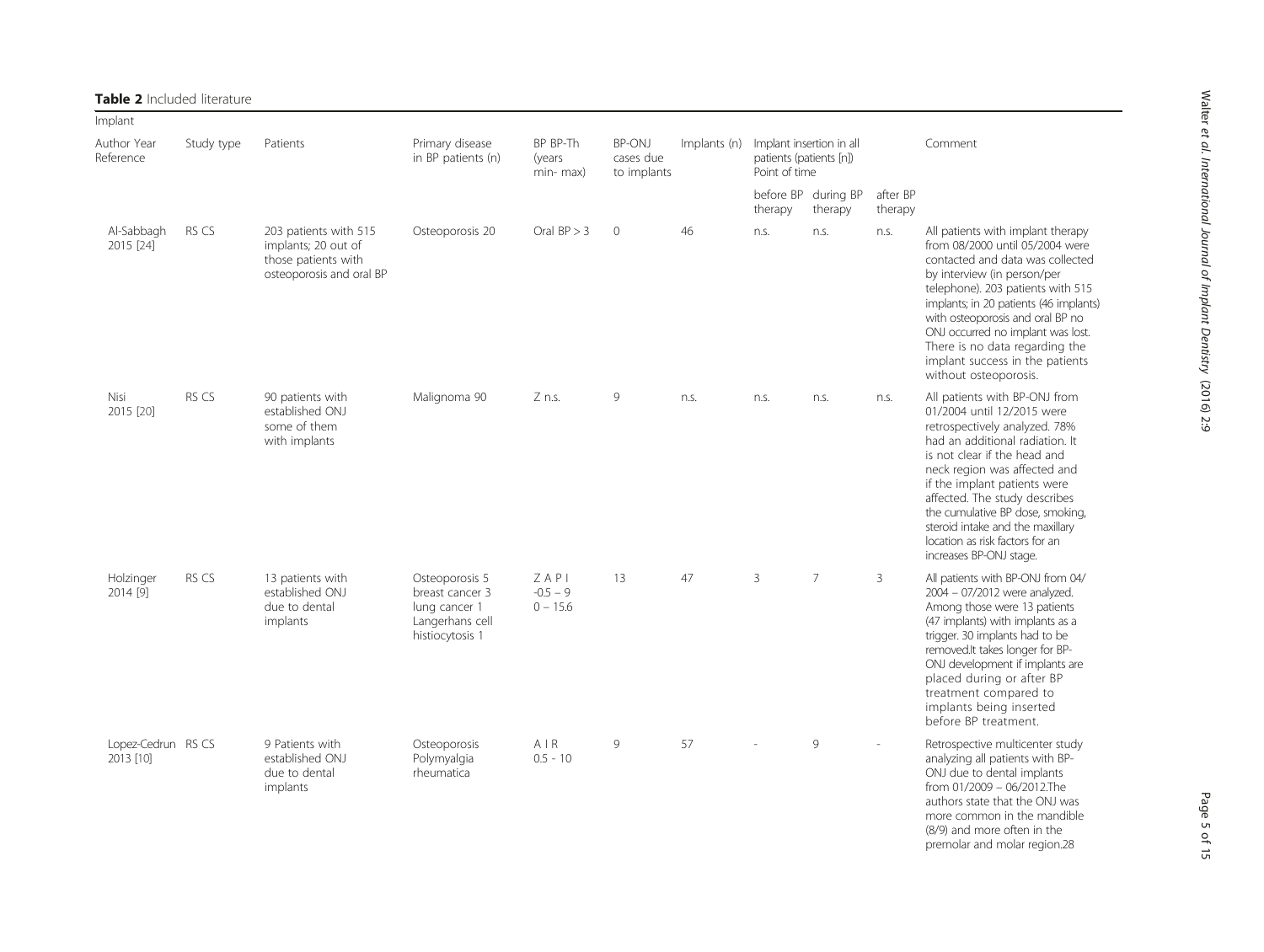|                       |                                                                           |                                                                                                                                                               |                                                                                               |                                                                                      |                |      |                |                  |      | implants maxilla $\rightarrow$ 1 BP-ONJ29<br>implants mandible $\rightarrow$ 8 BP-ONJ                                                                                                                                                                                                                                                                                                                          |
|-----------------------|---------------------------------------------------------------------------|---------------------------------------------------------------------------------------------------------------------------------------------------------------|-----------------------------------------------------------------------------------------------|--------------------------------------------------------------------------------------|----------------|------|----------------|------------------|------|----------------------------------------------------------------------------------------------------------------------------------------------------------------------------------------------------------------------------------------------------------------------------------------------------------------------------------------------------------------------------------------------------------------|
| Tam<br>2013 [16]      | RS CS                                                                     | 6 patients with<br>established BP-ONJ<br>due to dental<br>implants                                                                                            | Osteoporosis 4<br>breast cancer 1<br>multiple myeloma 1                                       | A Z1.5-6                                                                             | 6              |      |                | 6                |      | All patients with BP-ONJ due<br>to dental implants from 2009 -<br>2011 were analyzed; 3 patients<br>with BP-ONJ in the posterior<br>maxilla 3 patients with BP-ONJ<br>in the mandible (2 distal, 1 anterior)                                                                                                                                                                                                   |
| Kwon<br>2014 [17]     | RS CS                                                                     | 19 patients with<br>established BP-ONJ<br>due to dental<br>implants                                                                                           | Osteoporosis 18<br>multiple myeloma 1                                                         | AIPRZ<br>$1 - 5$                                                                     | 19             | n.s. | $\overline{3}$ | 16               |      | All patients with BP-ONJ due to<br>dental implants from 06/2008 -<br>12/2011 were analyzed. 8 patients<br>with BP-ONJ in the maxilla, 9<br>patients with BP-ONJ in the<br>mandible, 2 patients with BP-ONJ<br>in mandible and maxilla                                                                                                                                                                          |
| Jacobsen<br>2013 [18] | RS CS                                                                     | 14 patients with<br>established BP-ONJ<br>due to dental implants                                                                                              | Osteoporosis 5<br>Breast cancer 5<br>multiple myeloma 2<br>prostate cancer 1<br>lung cancer 1 | $A$   $P$<br>ZAverage BP<br>duration3.2<br>osteoporosis;<br>4.2 malignant<br>disease | 14             | n.s. | n.s.           | n.s.             | n.s. | The authors state that implants<br>placed posterior are of higher<br>risk than implants in the anterior<br>region.4 patients had implants<br>in the posterior maxilla, 5 in the<br>posterior mandible and 3 in the<br>anterior mandible.In one patient<br>implants were removed and new<br>implants were inserted at the<br>same site with continuing<br>problems.In one patient a sinus<br>lift was performed |
| Famili<br>2011 [25]   | RS CS                                                                     | 211 female patients<br>with 592 dental<br>implants, out of<br>those 120 older<br>than 50 y with<br>347 implants out<br>of those 22 with<br>BP and 75 implants | Osteoporosis 21<br>osteoarthritis 1                                                           | $A$ $ <1 - > 5$                                                                      | $\mathbf{0}$   | 75   | n.s.           | At least 20 n.s. |      | All female patients with implant<br>therapy from 01/2008 - 06/2010<br>were analyzed. Among those 22<br>with oral BP therapy.One implant<br>did not heal and was successfully<br>replaced                                                                                                                                                                                                                       |
| Kwon<br>2011 [21]     | RS CCS but<br>not focused<br>on dental<br>$implants \rightarrow$<br>RS CS | Biochemical bone<br>markers were<br>evaluated in 23<br>osteoporosis<br>patients with<br>established BP-ONJ                                                    | Osteoporosis                                                                                  | $A2.5 - 5$                                                                           | $\overline{2}$ | n.s. | n.s.           | n.s.             | n.s. | It is not clear, when and how the<br>23 BP-ONJ patients were recruited.<br>61 BP control patients.2 patients<br>developed BP-ONJ due to implants<br>CTX was evaluated at the time of<br>ONJ diagnosis and not at the time<br>point of any possible BP-ONJ<br>triggering intervention.                                                                                                                          |
| Koka<br>2010 [22]     | RS CS                                                                     | 370 patients over<br>50 years old with<br>818 implants. 233<br>patients could not<br>be reached so                                                            | Osteoporosis                                                                                  | A & n.s.<br>$<3 - 5$                                                                 | $\mathbf{0}$   | 121  |                | 55               |      | All patients from 11/2006 - 05/2009<br>that had not denied access to data<br>for research purposes. None of the<br>BP patients had a drug holiday. 121                                                                                                                                                                                                                                                         |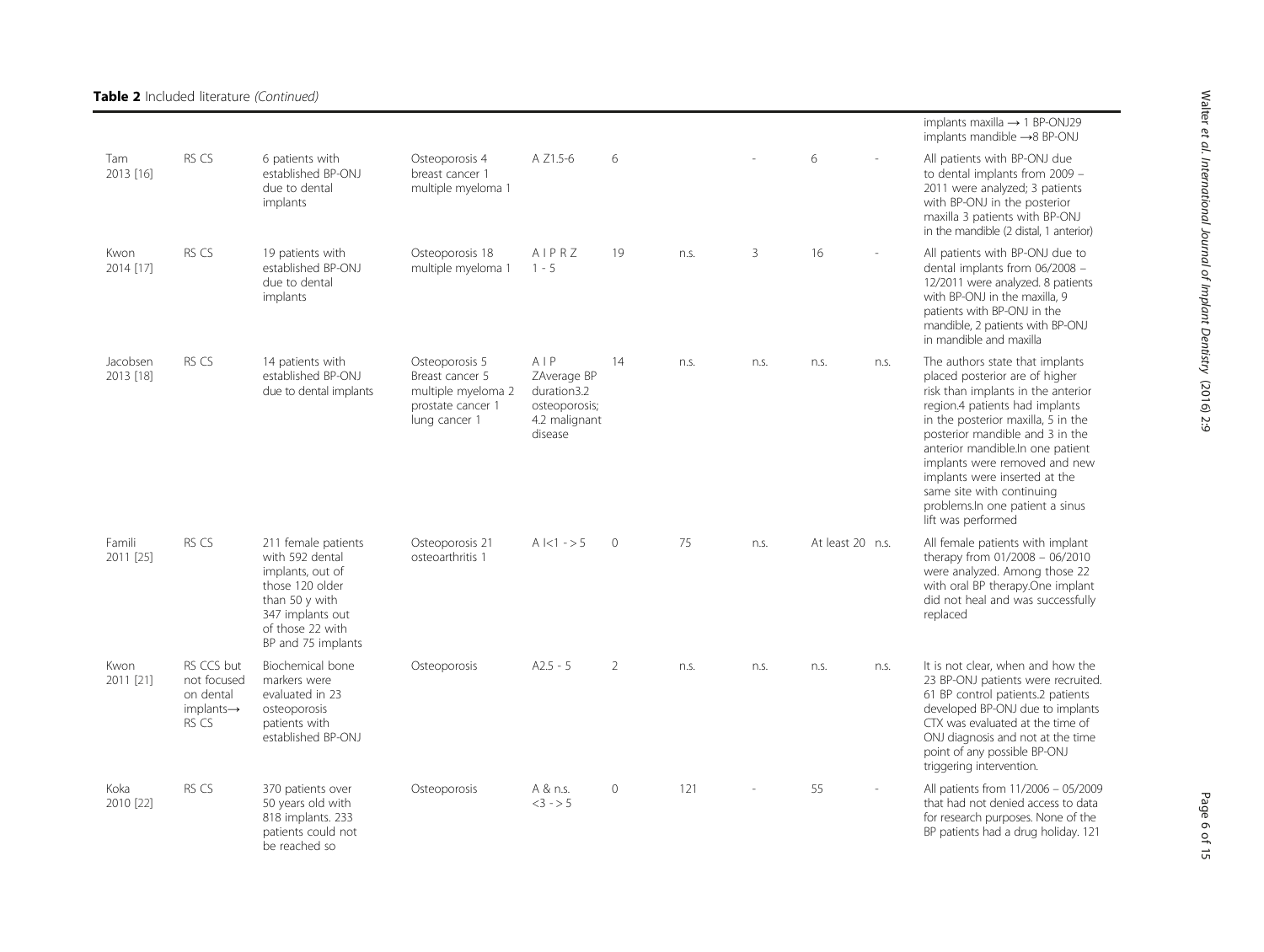|                         |       | that the phone<br>interview was<br>conducted with<br>remaining 137<br>patients: 55 BP<br>patients and 82<br>non-BP patients                                                     |                                                                               |                                                            |                |                                                            |                |                      |        | implants were inserted, one did not<br>survive. The patients were not<br>examined only a phone interview<br>was conducted. The control group<br>consisted of 82 non-BP users with<br>166 implants (163 survived, 2 losses<br>in 1 patient). 233 patients could not<br>be reached by phone and were<br>excluded.                                                                                    |
|-------------------------|-------|---------------------------------------------------------------------------------------------------------------------------------------------------------------------------------|-------------------------------------------------------------------------------|------------------------------------------------------------|----------------|------------------------------------------------------------|----------------|----------------------|--------|----------------------------------------------------------------------------------------------------------------------------------------------------------------------------------------------------------------------------------------------------------------------------------------------------------------------------------------------------------------------------------------------------|
| Lazarovici<br>2010 [19] | RS CS | 27 patients with<br>established ONJ<br>due to dental<br>implants                                                                                                                | Osteoporosis 11<br>multiple myeloma 7<br>breast cancer 7<br>prostate cancer 2 | APZ<br>average<br>BP duration<br>A 5.7<br>$Z$ 1.4<br>P 4.2 | 27             | n.s.                                                       | $\overline{2}$ | 25                   |        | All patients from 04/2003 - 01/2009<br>with BP-ONJ and dental implants. 15<br>patients had implants in the posterior<br>mandible, 5 in the anterior mandible,<br>4 in the posterior maxilla, 3 in the<br>anterior maxilla                                                                                                                                                                          |
| Goss<br>2010 [26]       | RS CS | Ouestionnaire to<br>46 dentists placing<br>either > 50 implants/y<br>or treat BP-ONJ in<br>South Australia                                                                      | Osteoporosis in the 7<br>patients with implant<br>loss                        | A R in the 7<br>patients with<br>implant loss              | $\overline{7}$ | $\geq$ 9                                                   | $\overline{4}$ | 3                    |        | 46 dentists placed approximately<br>28,000 implants in 16,000 patients.<br>There is no number given how<br>many patients received BP. 7 implants<br>were lost in patients with BP                                                                                                                                                                                                                  |
| Lo<br>2009 [27]         | RS CS | Ouestionnaire to<br>questionnaire 13,496 patients with<br>oral BP therapy, 8,572<br>answered, 2,159<br>reported dental<br>symptoms, 1005<br>were examined,<br>9 BP-ONJ          | n.s.                                                                          | $A$   R $\geq$ 1                                           | $\mathbf{1}$   | n.s.                                                       | n.s.           | n.s.                 | n.s.   | 13,946 questionnaires were sent,<br>5,374 did not participate, 9 ONJ<br>were identified and 1 was associated<br>with an implant loss and a tooth<br>extraction. The bisphosphonates<br>had been administered before<br>implant insertion                                                                                                                                                           |
| Bell<br>2008 [28]       | RS CS | 42 patients with BP<br>therapy and oral<br>bone grafting or<br>implant placement                                                                                                | n.s.                                                                          | ARI                                                        | $\mathbb O$    | 100 or 101<br>both<br>numbers<br>are given<br>in the paper |                | 42                   |        | All patients from ??/1990 - ??/????<br>(paper published in 2008) with BP<br>treatment prior to implant therapy<br>were analyzed. 5 implants failed, no<br>patient with more the 1 implant loss,<br>all implants successfully replaced.30<br>patients received an additional bone<br>augmentation (socket graft, sinus lift,<br>closed sinus lift, guided tissue<br>regeneration, or tunnel graft). |
| Grant<br>2008 [29]      | RS CS | Questionnaire to all<br>1,319 female patients<br>over 40 y and with implants,<br>458 patients responded,<br>115 out of those had oral BP,<br>72 patients came to a<br>follow-up | n.s.                                                                          | $A$   R<br>Mean 3.2                                        | $\mathbb O$    | 456 in the<br>115 patients the 115                         | 26out of       | 89 out of<br>the 115 | $\sim$ | All 1,319 patients over 40 y of age<br>with implant therapy between<br>01/1998 - 12/2006 were contacted.                                                                                                                                                                                                                                                                                           |
| Fugazotto<br>2007[30]   | RS CS | 61 patients out of two<br>private practices with<br>oral BP                                                                                                                     | n.s.                                                                          | A R<br>Mean 3.3                                            | $\circ$        | 169                                                        |                | 61                   |        | All 61 patients with oral bisphosphonates<br>with implant therapy between 01/2005 -<br>12/2005 were analyzed. 43 immediate                                                                                                                                                                                                                                                                         |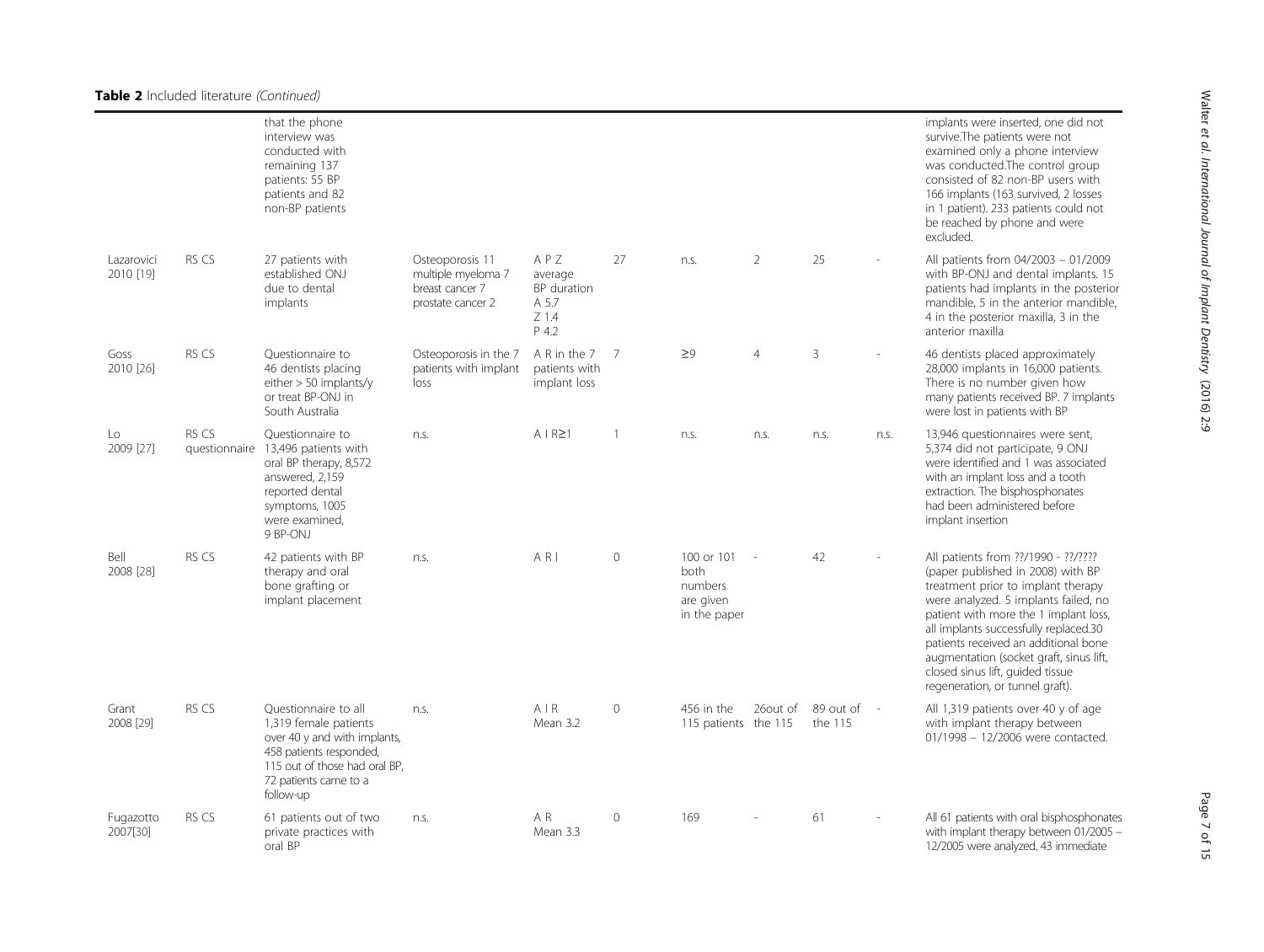|                          |           |                                                                                                                         |                                                                                                                                                                    |                                                                                |                                     |                 |         | implants1 Pat had exposed bone at a<br>different location that was treated by<br>debridement. At the next control there<br>was granulated soft tissue.                                                                                                                                          |
|--------------------------|-----------|-------------------------------------------------------------------------------------------------------------------------|--------------------------------------------------------------------------------------------------------------------------------------------------------------------|--------------------------------------------------------------------------------|-------------------------------------|-----------------|---------|-------------------------------------------------------------------------------------------------------------------------------------------------------------------------------------------------------------------------------------------------------------------------------------------------|
| Jeffcoat<br>2006 [31]    | <b>PS</b> | 50 patients with<br>210 implants25<br>patients with<br>oral BP 102<br>implants25<br>patients without<br>BP 108 implants | Osteoporosis 25                                                                                                                                                    | A R1 - 4<br>$\circ$                                                            | 102                                 | 102             |         | Longitudinal single-blind controlled<br>studyTwo-stage osseointegrated<br>implants in all patients, no BP-ONJ                                                                                                                                                                                   |
| Marx<br>2005 [23]        | RS CS     | 119 patients<br>with BP-ONJ                                                                                             | n.s. for the<br>patients with<br>implants                                                                                                                          | n.s. for the<br>$\overline{4}$<br>patients with<br>implants,in 1<br>case Z & P | n.s.                                | n.s.<br>n.s.    | n.s.    | RS with 119 ONJ patients, 4 due<br>to dental implants                                                                                                                                                                                                                                           |
| Denture                  |           |                                                                                                                         |                                                                                                                                                                    |                                                                                |                                     |                 |         |                                                                                                                                                                                                                                                                                                 |
| Author Year<br>Reference |           | Study type                                                                                                              | Patients                                                                                                                                                           | Primary Disease<br>in BP-ONJ                                                   | BP/Denosumab                        | BP-ONJ<br>Cases | Comment |                                                                                                                                                                                                                                                                                                 |
| Nibbe<br>2015 [15]       |           | RS.                                                                                                                     | 424 patients with<br>oral/IV BP or<br>denosumab.128<br>patients with IV BP or<br>denosumab - further<br>investigation of this<br>group68 patients<br>with dentures | n.s. in all cases                                                              | Oral/IV BP<br>Denosumab             | 16              |         | 424 patients with oral or IV BP were analyzed,<br>21 BP-ONJ, only IV BP patients for further<br>analysis34 removable dentures → 11 BP-ONJ34<br>fixed partial denture $\rightarrow$ 5 BP-ONJ60 patients<br>without denture $\rightarrow$ 5 BP-ONJONJ only in<br>patients with IV BP or denosumab |
| Hasegawa<br>2012 [43]    |           | RS.                                                                                                                     | Ouestionnaire was<br>sent to 248 medical<br>institutions regarding<br>BP-ONJ250 pa-<br>tients99 with den-<br>tures151 without<br>dentures                          | n.s.                                                                           | Oral/IV BP                          | 99              |         | 151 osteonecrosis patients without<br>denture had a longer osteonecrosis<br>free time.Most ONJ in the mandible<br>with a focus on the premolar and<br>molar region154 patients with IV BP,<br>102 with oral BP, 7 both                                                                          |
| Jabbour<br>2012 [35]     |           | RS.                                                                                                                     | 14 patients with<br>BP-ONJ4 due to<br>dentures                                                                                                                     | Osteoporosis<br>2kidney cancer<br>1breast cancer 1                             | A P                                 | $\overline{4}$  |         | RS analyzing the reason for osteonecroses                                                                                                                                                                                                                                                       |
| Vahtsevanos<br>2009 [39] |           | <b>RS</b>                                                                                                               | 1,621 patients<br>with IV BP                                                                                                                                       | n.s.                                                                           | n.s. for the<br>denture<br>patients | 24              |         | 24 out of 80 BP-ONJ patients denture as<br>triggering factor diseases and BP for the<br>patients with dentures n.s. I P Z were<br>used as BP in the BP-ONJ patients.                                                                                                                            |
| Kos 2010 [36]            |           | <b>RS</b>                                                                                                               | 34 patients with<br><b>BP-ONJ</b>                                                                                                                                  | n.s.                                                                           | n.s. for denture<br>patients        | 3               |         | 34 patients with osteonecrosis. A I P R Z<br>were used as BP it is not clear what the<br>patients with the dentures received                                                                                                                                                                    |

and which primary disease was present. BP-therapy for all patients 0.3 – 8 y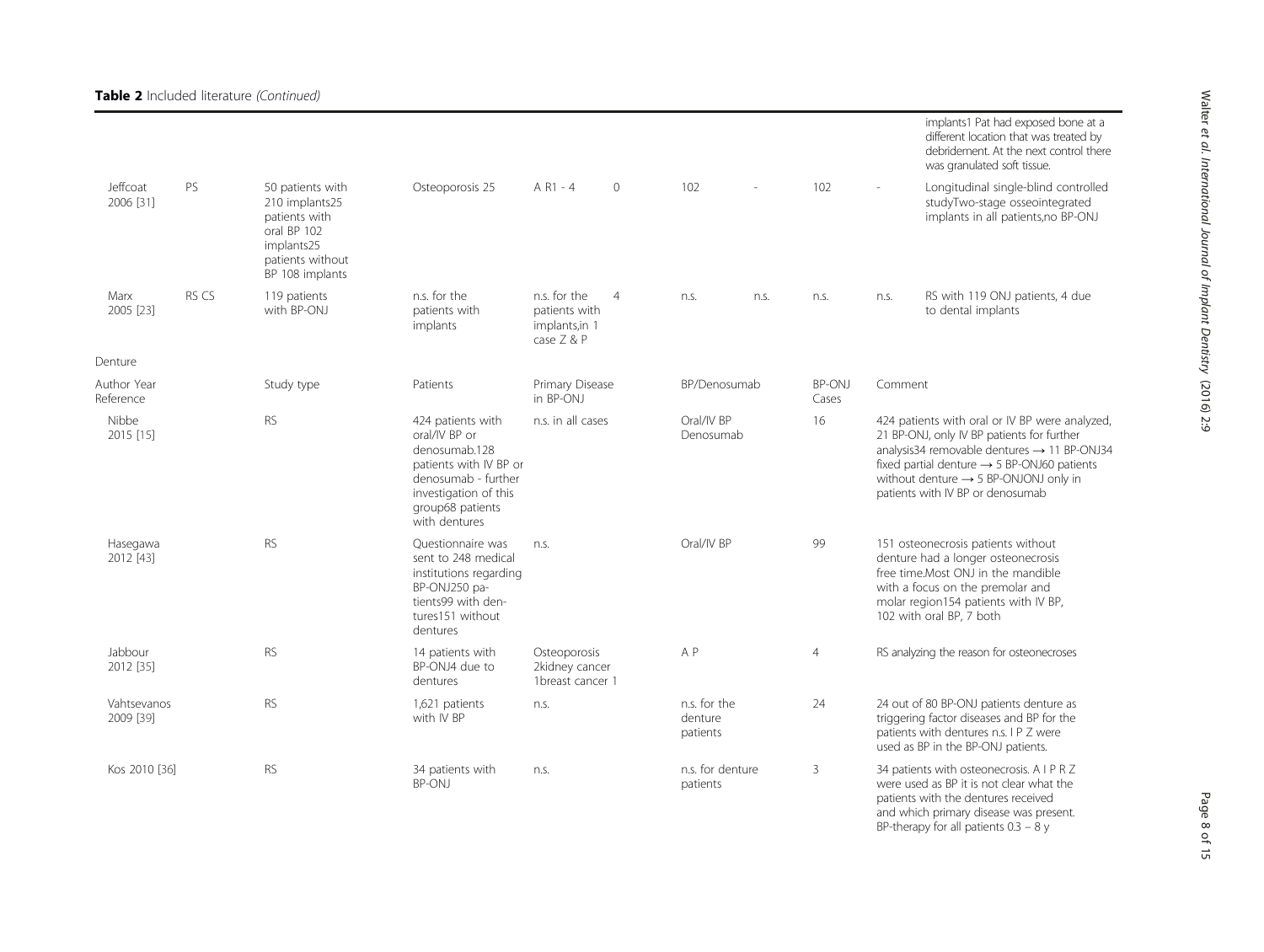| Carmagnola<br>2008 [34]    | <b>RS</b>                                                                                                                                                                                                                                                     | 39 oncologic patients Multiple myeloma 2<br>with BP                                                        | breast cancer 3<br>prostate cancer 1<br>kidney cancer 1 | PZ                                                                                                                                                                                                                                                                                                                                                                                                                | $\overline{7}$ | 7 out of 20 BP-ONJ patients had an<br>osteonecrosis due to denture pressure<br>soresBP given for $1.1 - 6.8$ y                                                                                                                       |
|----------------------------|---------------------------------------------------------------------------------------------------------------------------------------------------------------------------------------------------------------------------------------------------------------|------------------------------------------------------------------------------------------------------------|---------------------------------------------------------|-------------------------------------------------------------------------------------------------------------------------------------------------------------------------------------------------------------------------------------------------------------------------------------------------------------------------------------------------------------------------------------------------------------------|----------------|--------------------------------------------------------------------------------------------------------------------------------------------------------------------------------------------------------------------------------------|
| Walter 2008 [40]           | CSS                                                                                                                                                                                                                                                           | 43 patients with<br>prostate cancer out<br>of those 21 patients<br>with denture out of<br>those 6 with ONJ | Prostate cancer                                         | Ζ                                                                                                                                                                                                                                                                                                                                                                                                                 | $\overline{1}$ | 1 denture induced ONJ                                                                                                                                                                                                                |
| Kyrigidis 2008 [38]        | CCS                                                                                                                                                                                                                                                           | 20 breast cancer<br>patients 40 matched<br>controls                                                        | <b>Breast Cancer</b>                                    | Ζ                                                                                                                                                                                                                                                                                                                                                                                                                 | 8              | 20 patients with breast cancer and<br>osteonecrosis, 8 with dentures use of<br>dentures associated with BP-ONJ                                                                                                                       |
| Kumar 2008 [37]            | RS CS                                                                                                                                                                                                                                                         | 13 patients with BP-<br>ONJ                                                                                | Osteoporosis 4<br>breast cancer 1<br>multiple myeloma 1 | A Z                                                                                                                                                                                                                                                                                                                                                                                                               | 6              | 6 out of 13 patients denture as the<br>trigger factor                                                                                                                                                                                |
| Yarom 2007 [42]            | RS CS                                                                                                                                                                                                                                                         | 11 patients with BP-<br>ONJ                                                                                | Osteoporosis                                            | A                                                                                                                                                                                                                                                                                                                                                                                                                 | $\overline{2}$ | 2 out of 11 BP-ONJ triggered by<br>denture Alendorante was given<br>for 2 and 6 y2 patients (1 osteoporosis,<br>1 rheumtoid arthritis) had an implant<br>related BP-ONJ in the posterior mandible,<br>BP was given for 5 and 7 years |
| Walter 2007 [41]           | RS CS                                                                                                                                                                                                                                                         | 163 patients with an<br>osteonecrosis, 17 BP-<br>ONJ                                                       | Multiple Myeloma                                        | P                                                                                                                                                                                                                                                                                                                                                                                                                 | $\overline{1}$ | 1 BP-ONJ due to a denture pressure<br>sore in the mandibleP was given for 5 y                                                                                                                                                        |
| Bamias 2005 [33]           | <b>PS</b>                                                                                                                                                                                                                                                     | 252 patients with<br>BP17 with BP-ONJ                                                                      | Multiple Myeloma                                        | n.s.                                                                                                                                                                                                                                                                                                                                                                                                              | $\overline{2}$ | 2 BP-ONJ due to a denture pressure sore<br>I P Z for all 252 patients                                                                                                                                                                |
| Quality of life            |                                                                                                                                                                                                                                                               |                                                                                                            |                                                         |                                                                                                                                                                                                                                                                                                                                                                                                                   |                |                                                                                                                                                                                                                                      |
| Author Year<br>Reference   | Patients                                                                                                                                                                                                                                                      |                                                                                                            |                                                         | Comment                                                                                                                                                                                                                                                                                                                                                                                                           |                |                                                                                                                                                                                                                                      |
| DeBaz 2015 [44]            | 524 patients asked to fill<br>out the survey237 completed<br>survey3 groups:64 dental<br>implant supported prosthesis<br>47 non-implant supported<br>fixed restoration60 non-implant<br>supported removable restoration<br>66 no restoration of missing teeth |                                                                                                            |                                                         | The quality of life assessment:<br>occupational scorehealth<br>scoreemotional scoresexual score<br>The patients dental implant<br>supported prosthesis had the<br>overall best score regarding quality<br>of life compard to the other<br>groupsln total 134 patients reported<br>oral BP, 51 IV BP, 10 patients<br>denosumabln the implant group<br>35 patients received oral BP, 12 IV<br>BP, 3 denosumabno ONJ |                |                                                                                                                                                                                                                                      |
| Persisting alveolar socket |                                                                                                                                                                                                                                                               |                                                                                                            |                                                         |                                                                                                                                                                                                                                                                                                                                                                                                                   |                |                                                                                                                                                                                                                                      |
| Author Year Reference      | Study type                                                                                                                                                                                                                                                    | Patients                                                                                                   |                                                         | Comment                                                                                                                                                                                                                                                                                                                                                                                                           |                |                                                                                                                                                                                                                                      |
| Hutchinson 2010 [46]       | <b>CSS</b>                                                                                                                                                                                                                                                    | 10 patients with<br>stage 0 BP-ONJ                                                                         |                                                         | Consistent findings of regional<br>or diffuse osteosclerosis, density                                                                                                                                                                                                                                                                                                                                             |                |                                                                                                                                                                                                                                      |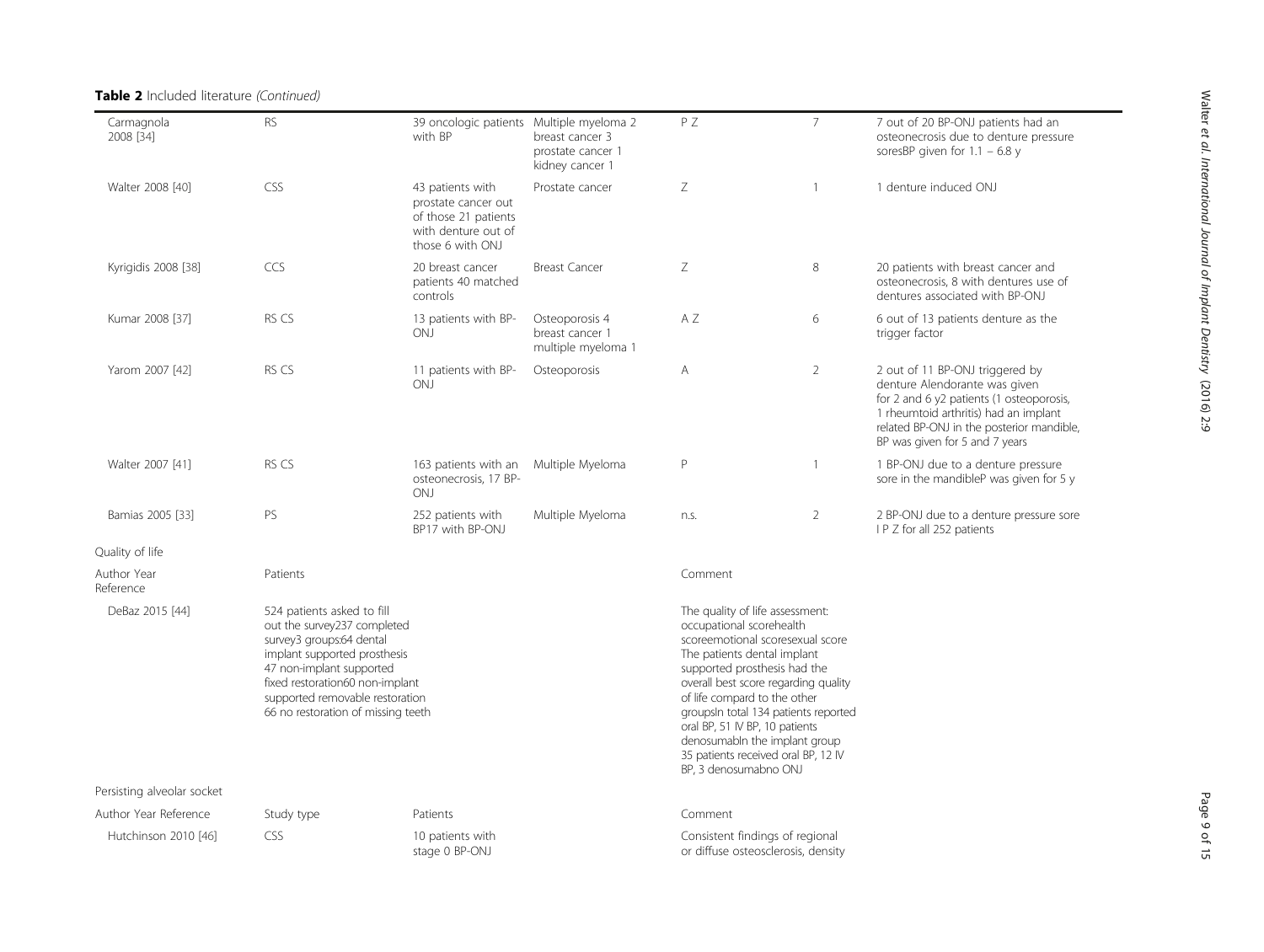|                          |            |                                                         | confluence of cortical and<br>cancellous bone, prominence<br>of the inferior alveolar nerve<br>canal, thickened sclerotic lamina<br>dura, periradicular radiolucencies,<br>cortical disruption, and persisting<br>alveolar sockets.                                                                                                               |
|--------------------------|------------|---------------------------------------------------------|---------------------------------------------------------------------------------------------------------------------------------------------------------------------------------------------------------------------------------------------------------------------------------------------------------------------------------------------------|
| Grötz<br>2006 [45]       | RS CS      | 42 patients with BP-ONJ                                 | Consistent findings of persisting<br>alveolar sockets.                                                                                                                                                                                                                                                                                            |
| Hand search              |            |                                                         |                                                                                                                                                                                                                                                                                                                                                   |
| Author Year<br>Reference | Study type | Patients                                                | Comment                                                                                                                                                                                                                                                                                                                                           |
| Grötz<br>2012 [1]        | Guideline  |                                                         | German guidelines on bisphosphonate-<br>associated osteonecrosis of the jaws<br>(BP-ONJ) and other medication-related<br>necroses of the jaw                                                                                                                                                                                                      |
| Grötz [52]               |            |                                                         | Description on many important aspects<br>on implant surgery in bisphosphonate<br>patients or patients with other resorptive<br>medications.                                                                                                                                                                                                       |
| Grötz<br>2013 [53]       | Review     |                                                         | The authors state the necessity for an<br>individual risk assessment. The<br>evaluation of dentures vs. implants.<br>It is suggested to not place immediate<br>implants in patients with antiresorptive<br>therapy, atraumatic surgery with<br>perioperative antibiotics, the necessity<br>of a recall and the avoidance of bone<br>augmentations |
| Grötz<br>2010 [54]       | Review     |                                                         | The authors provide an algorithm how<br>to proceed with patients receiving BP<br>seeking implant therapy. The authors<br>state the necessity for an individual<br>risk assessment and avoidance of bone<br>augmentations                                                                                                                          |
| Krimmel<br>2014 [55]     | <b>RS</b>  | 50 patients with BP-ONJ                                 | DMFT of all patients $20.5 \pm 4.2$<br>disease free interval for patients<br>with DMFT < 20: 39.7 $\pm$ 1.1 months<br>disease free interval for patients<br>with DMFT $>$ 20: 14.4 $\pm$ 2.8 months<br>The DMFT had no influence on the<br>overall healing rate of BP-ONJ                                                                         |
| Tsao<br>2013 [56]        | CCS        | 63 patients 22 BP-ONJ<br>patients41 matched<br>controls | Caries similar between groups<br>Periodontal disease associated<br>with BP-ONJ (pocket depth, IgG<br>serum titer against Porphyromonas                                                                                                                                                                                                            |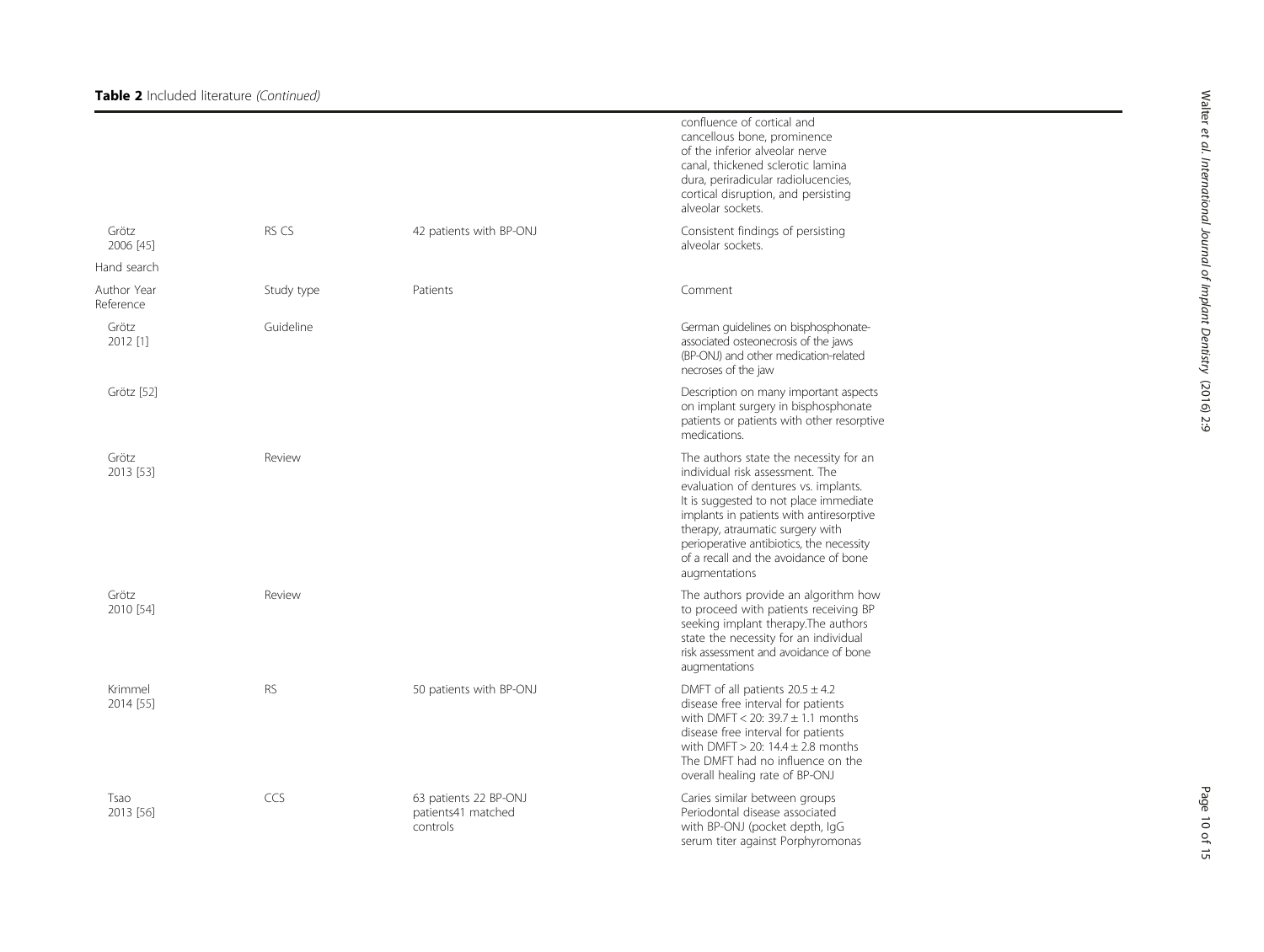|                              |              |                                                                                                                                           | gingivalis, IL 1B level in gingival<br>cervical fluid)                                                                                                                                     |
|------------------------------|--------------|-------------------------------------------------------------------------------------------------------------------------------------------|--------------------------------------------------------------------------------------------------------------------------------------------------------------------------------------------|
| Thumbigere-Math<br>2013 [57] | CCS          | 73 patients<br>25 BP-ONJ patients<br>48 matched controls                                                                                  | BP infusions BP-ONJ 38.4 and<br>control 18.8<br>BP-ONJ vs control: missing teeth:<br>7.8 vs 3.1 clinical attachment level:<br>2.18 vs 1.56radiogic bone loss at<br>teeth > 50%: 20% vs. 6% |
| Martin<br>2010 [58]          | CSS          | 8,752 patients with oral<br>BP returned dental survey<br>(62% response rate)<br>589 patients with dental<br>implants                      | 16 patients with 26 implant failures<br>8 patients with failure of 12 implants<br>in the maxilla9 had failure with 14<br>implants in the mandible                                          |
| Shabestari<br>2009 [59]      | <b>RS</b>    | 21 female osteoporotic<br>women with oral BP<br>and 46 implants                                                                           | No BP-ONJ, no signs of peri-implantitis                                                                                                                                                    |
| Zahid<br>2011 [60]           | <b>RS</b>    | 362 patients with implants<br>26 BP patients with 51 implants                                                                             | 3 implants failedPatients with BP<br>had more thread exposure                                                                                                                              |
| Memon<br>2012 [61]           | <b>RS</b>    | 200 patients<br>BP: 100 women with<br>153 implantscontrol:<br>100 women with 132 implants                                                 | Success equal for both groups 93.5<br>(BP) vs. 95.5 (control)crestal bone<br>change from implant insertion to<br>stage two surgery: no difference<br>between the groups                    |
| Yip<br>2012 [62]             | CCS          | 337 patients<br>114 patients with implant failure<br>223 patients without implant failure                                                 | % of patients using BP<br>Implant failure group: 9.65%<br>no implant failure: 4.04                                                                                                         |
| Walter<br>2014 [3]           | <b>RS</b>    | 504 patients with osteonecrosis<br>227 with BP-ONJ                                                                                        | 7 out of 227 patients with<br>BP-ONJ implant as trigger factor                                                                                                                             |
| Lopez-Jornet<br>2011 [63]    | Animal study | 120 rats with pamidronate<br>treatment and molar extraction<br>60 with penicillin60 without penicillin                                    | Osteonecrosis rate<br>Penicillin group: 18 → 34.6 %<br>no penicillin group: $5 \rightarrow 9.61\%$                                                                                         |
| Montefusco<br>2008 [51]      | <b>RS</b>    | 178 patients with multiple myeloma<br>und BP treatment<br>75 patients with dental procedures<br>32 with antibiotics43 without antibiotics | ONJ rate<br>with antibiotics: 0<br>without antibiotics: 8<br>Antibiotic prophylaxis can<br>reduce the incidence of BP-ONJ                                                                  |
| Kyrgidis<br>2012 [50]        | PS           | Group 1: BP-ONJ breast cancer 21<br>Group 2: breast cancer 21<br>Group 3: oral cancer 22                                                  | Quality of life assessment before surgery<br>Group 1 is affected in many factors such<br>as pain, swallowing, senses, social eating,<br>social contacts                                    |
| Boquete-Catro<br>2015 [32]   | Review       | Analysis of patients with denosumab<br>associated ONJ                                                                                     | No implant related ONJ reported                                                                                                                                                            |

A: Alendronate; CCS: Case control study, CS: Case series; CSS: Cross sectional study; D: Denosumab; I: Ibandronate; LSBCD: Longitudinal single-blind controlled study; n.s.: Not specified; P: Pamidronate; PS: Prospective Study; R: Risedronate; RS: Retrospective study, Z: Zoledronate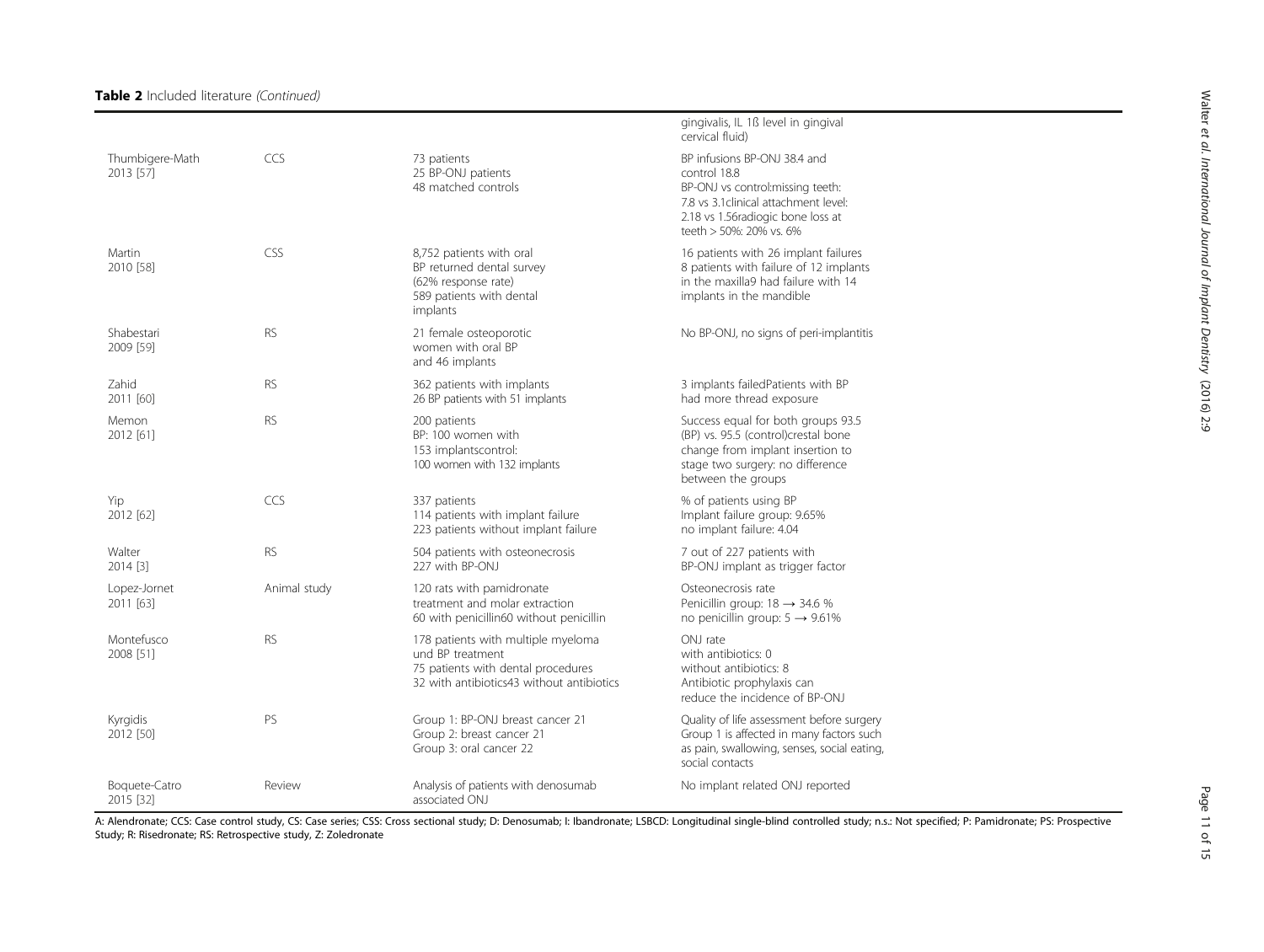# Outcome quality of life (QoL)

There is nearly no literature available on the change of the quality of life due to implants in patients with antiresorptive therapy. One article could be identified [[44](#page-13-0)] that analyzed the quality of life in partially edentulous osteoporosis patients that were restored with (1) a dental implant-supported prosthesis, (2) a non-implantsupported fixed restoration, (3) a non-implant-supported removable restauration, and (4) no restoration that showed a statistically significant difference regarding the improvement of the QoL in patients with a dental implant-supported prosthesis compared to the other sub-groups. Out of the 237 patients, 134 patients had an oral BP and 51 patients an IV BP therapy [\[44](#page-13-0)].

#### Outcome remaining dentition

No articles could be found regarding the prognosis of the remaining dentition depending on implant therapy, neither for patients with bisphosphonate nor denosumab treatment.

#### Outcome future implants

There are no reliable parameters indicating the success of implants in patients with anti-resorptive therapy. The risk of osteonecrosis development has already been described in the chapter referring to the osteonecrosis risk. Two articles mentioned the radiologic finding of a persisting alveolar socket as a marker indicating the osteonecrosis risk [[45, 46\]](#page-13-0). In addition, other radiologic changes in patients with bisphosphonates have been described, such as regional or diffuse osteosclerosis, confluence of cortical and cancellous bone, prominence of the canal of the inferior alveolar nerve, a prominent lamina dura, radiolucences around the apex and cortical disruptions [\[46](#page-13-0)]. Their existence reflects the changes in the bone remodeling due to the anti-resorptive therapy and might be associated with a higher osteonecrosis risk, but there is no evidence supporting this theory.

#### **Discussion**

Even latest guidelines and statements dealing with medication associated osteonecrosis of the jaws such as the American [[7, 8\]](#page-12-0), Scottish [[47\]](#page-13-0), Swiss [\[6](#page-12-0)] or German [\[1](#page-12-0)] do not address implant therapy in these patients in detail. Due to this lack of data a systematic literature review was performed to fill this gap. Unfortunately the literature dealing with this topic is very sparse and consists mainly of case reports, case series, and a few retrospective studies. Regarding the topics augmentation, masticatory efficiency, TMJ and the impact on the remaining dentition no literature met the inclusion criteria or no literature was available at all.

Surgical procedures such as implant insertion and potential complications such as periimplantitis are associated with an inflammatory condition and can potentially trigger a BP-ONJ. The risk of developing BP-ONJ is higher the more potent the BP are and the longer they were administered [[1](#page-12-0)]. There is lots of literature supporting dental implant therapy in patients with antiresorptive medication in benign primary diseases, with only a few patients developing BP-ONJ (Table. [2](#page-4-0)). In contrast, the literature regarding successful implant therapy in malignoma patients is very sparse. The majority of publications on malignoma patients describes scenarios with BP-ONJ development (Table [2\)](#page-4-0).

In many cases a denture would be the alternative treatment option to dental implants but many BP-ONJ cases in patients with benign and malignant diseases are caused by denture pressure sores (Table [2\)](#page-4-0), so when deciding whether a patient is eligible for implant therapy, this fact should be considered as well. The consideration needs to take into account how much the patient might benefit from the implant itself, the risk of causing an osteonecrosis due to the procedure and the likelihood of preventing an osteonecrosis by avoiding dentures and denture pressure sores.

In the consideration of a potential implant insertion the need for a bone augmentation or a sinus lift needs to be considered as well. Although there are only very few cases in the literature with augmentation of bone/sinus lift [\[18](#page-13-0), [28](#page-13-0)], these procedures are linked to a functioning vascular recipient site with working osteoclastic resorption and osteoblastic bone formation, and this is compromised in patients with antiresorptive therapy. Due to the denudation of the bone at the recipient site the vascular situation might be even more compromised, possibly resulting in more BP-ONJ cases so that any kind of augmentation should be considered with extreme care.

Dental implants can improve the Qol in patients with antiresorptive therapy (bisphosphonate/denosumab) [[44](#page-13-0)] analogous to patients without antiresorptive therapy [[48\]](#page-13-0). A recently performed systematic review on masticatory performance, bite force, nutritional state and patient's satisfaction showed that implant-supported dentures were associated with high patient satisfaction regarding denture comfort and bite force. But interestingly these outcomes were not always related with an increase in general QoL [\[49\]](#page-13-0). There is no reason, why this should be any different in patients with antiresorptive therapy in the event of implant success. On the other hand the occurrence of BP-ONJ has a huge impact on the QoL of affected patients since the patients report higher negative affection by pain, problems swallowing and social eating even compared to patients with head and neck squamous cell carcinoma [[50\]](#page-13-0). Therefore prevention of BP-ONJ should be one of the primary aims.

The risk of triggering a BP-ONJ by implant therapy in patients with benign diseases seems to be rather small.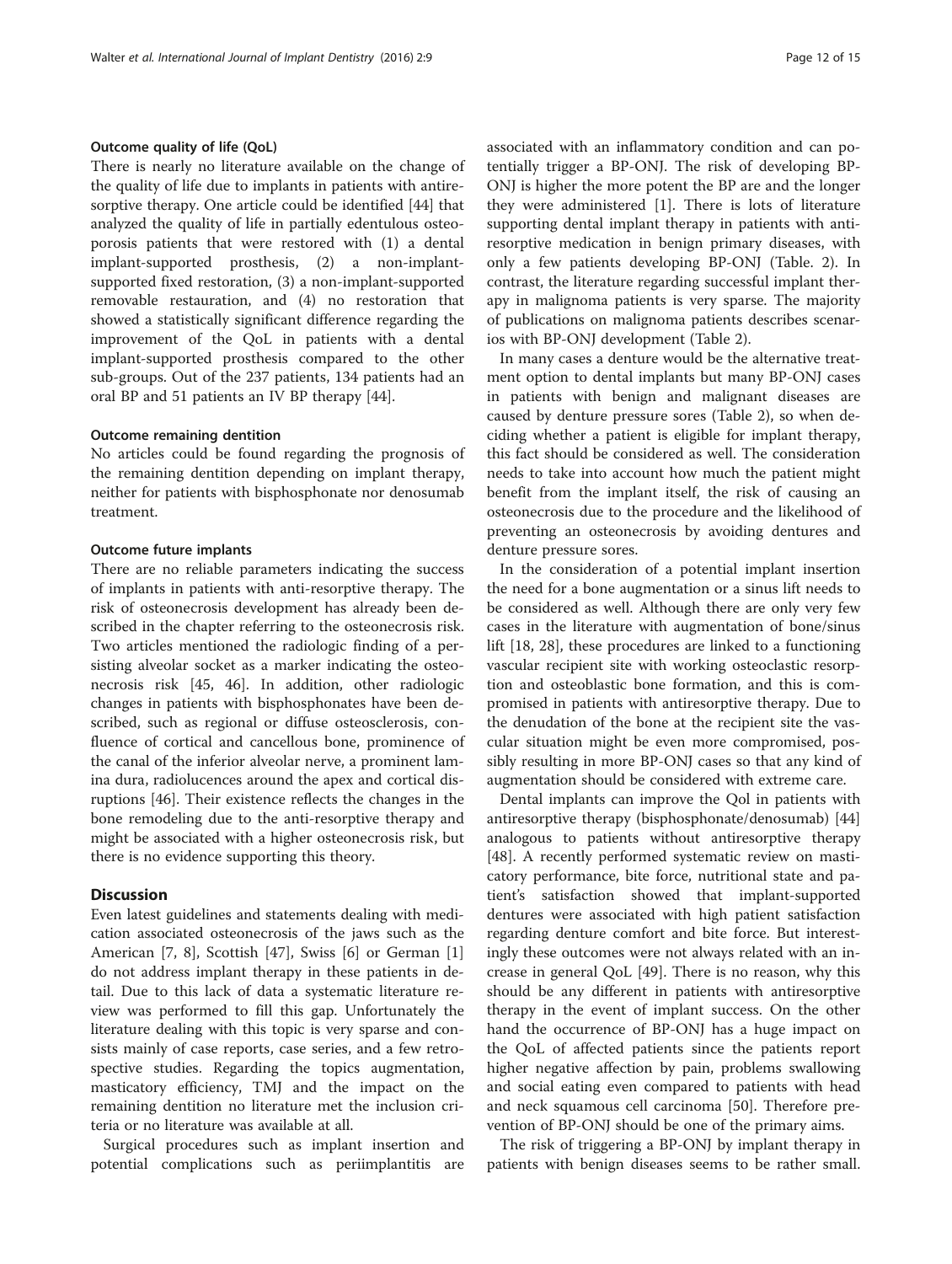<span id="page-12-0"></span>The risk in patients with malignant diseases is hard to describe since mostly negative examples are published but not the total number of patients receiving implant therapy. The distribution clearly illustrates the necessity for an individual risk assessment as it is recommended by most guidelines and the importance of explaining the possibility of BP-ONJ development to the patient. The individual risk is influenced by the primary disease and its treatment, such as the antiresorptive medication (substance, duration of application, frequency of application), concomitant therapy, further diseases (e.g. diabetes), further treatments (e.g. head and neck radiation), further factors (e.g. smoking) and existence of former osteonecrosis/present osteonecrosis. Next to this, the patients need to be compliant with an appropriate motivation for oral hygiene and the necessary skills to transfer this. Infectious foci should be treated before implant therapy to further reduce the risk of osteonecrosis development. The surgical sites should be followed up clinically (persisting sharp bone edges without any tendency to remodel) and radiologically (e.g. persisting alveolar sockets) to identify a compromised wound healing that might be associated with a higher BP-ONJ risk.

The use of bone markers is discussed controversially in the literature, and no clear recommendation can be given at the moment [1, 8]. In these cases, where an implant is planned, a perioperative antimicrobial prophylaxis should be administered, similar to the prophylaxis suggested in other surgical procedures performed in these patients, since this seems to be a tool to decrease BP-ONJ frequency [1, [51\]](#page-13-0). There is no literature on patients with antiresorptive medications other than bisphosphonates, and so the recommendation is to proceed with these patients similarly to patients on bisphosphonates.

Unfortunately literature with high evidence is rare. Dental implants are possible in patients with antiresorptive therapy but an individual risk assessment should be performed and alternative treatment options should be considered keeping the scenario of BP-ONJ development in mind. Implant survival and success rate alone are not sufficient to evaluate the implant supported rehabilitations in patients with bisphosphonates. Even more important is the risk of triggering an osteonecrosis in relation to the possible gain of QoL by an implant supported therapy.

# Conclusions

Successful implant therapy is feasible in patients receiving antiresorptive therapy. The risk of osteonecrosis development needs to be explained to the patient. An individual risk assessment is essential, taking the primary disease with the medication and further wound-healingcompromising diseases and medications into account. If possible, bone augmentations should be avoided, and a

# perioperative antimicrobiological prophylaxis is strongly recommended in these patients.

#### Abbreviations

BP: bisphosphonate; BP-ONJ: bisphosphonate-associated osteonecrosis of the jaws; CTX: C-terminal telopeptide of the type I collagen; PICO: patients intervention control outcome; PRISMA-P: preferred reporting items for systematic reviews and meta-analyses protocols; QoL: quality of life; ST: search term; TMJ: temporomandibular joint.

#### Competing interests

The authors Christian Walter, Bilal Al-Nawas, Tim Wolff, Eik Schiegnitz, and Knut A. Grötz declare that they have no competing interests.

#### Authors' contributions

All authors designed the review. TW made the primary literature acquisition that was evaluated by the other others. All authors interpreted the data. CW drafted the manuscript that was revised by the other authors. All authors read and approved the final manuscript.

#### Author details

<sup>1</sup>Department of Oral and Maxillofacial Surgery - Plastic Surgery of the Johannes Gutenberg-University Mainz, Augustusplatz 2, 55131 Mainz, Germany. <sup>2</sup>Department of Oral and Maxillofacial Surgery of the Dr. Horst Schmidt Clinic, Ludwig-Erhard-Str. 100, 65199 Wiesbaden, Germany.

#### Received: 26 September 2015 Accepted: 23 March 2016 Published online: 04 April 2016

#### References

- 1. Grötz KA, Piesold JU, Al-Nawas B. Bisphosphonat-assoziierte Kiefernekrose (BP-ONJ) und andere Medikamenten-assoziierte Kiefernekrosen. 2012. AWMF online.
- 2. Walter C, Al-Nawas B, Frickhofen N, Gamm H, Beck J, Reinsch L, et al. Prevalence of bisphosphonate associated osteonecrosis of the jaws in multiple myeloma patients. Head Face Med. 2010;6:11. doi:[10.1186/1746-](http://dx.doi.org/10.1186/1746-160X-6-11) [160X-6-11](http://dx.doi.org/10.1186/1746-160X-6-11).
- 3. Walter C, Sagheb K, Bitzer J, Rahimi-Nedjat R, Taylor KJ. Analysis of reasons for osteonecrosis of the jaws. Clin Oral Investig. 2014;18(9):2221–6. doi[:10.](http://dx.doi.org/10.1007/s00784-014-1205-6) [1007/s00784-014-1205-6](http://dx.doi.org/10.1007/s00784-014-1205-6).
- 4. Walter C, Laux C, Sagheb K. Radiologic bone loss in patients with bisphosphonate-associated osteonecrosis of the jaws: a case-control study. Clin Oral Investig. 2014;18(2):385–90. doi:[10.1007/s00784-013-0974-7](http://dx.doi.org/10.1007/s00784-013-0974-7).
- 5. Madrid C, Sanz M. What impact do systemically administrated bisphosphonates have on oral implant therapy? A systematic review. Clin Oral Implants Res. 2009;20 Suppl 4:87–95. doi[:10.1111/j.1600-0501.2009.01772.x.](http://dx.doi.org/10.1111/j.1600-0501.2009.01772.x)
- 6. Borm JM, Moser S, Locher M, Damerau G, Stadlinger B, Gratz KW, et al. Risk assessment in patients undergoing osseous antiresorptive therapy in dentistry. An update. Schweiz Monatsschr Zahnmed. 2013;123(11):985–1001. 955.
- 7. Advisory Task Force on Bisphosphonate-Related Ostenonecrosis of the Jaws AAoO, Maxillofacial S. American Association of Oral and Maxillofacial Surgeons position paper on bisphosphonate-related osteonecrosis of the jaws. J Oral Maxillofac Surg. 2007;65(3):369–76. doi:[10.1016/j.joms.2006.11.003](http://dx.doi.org/10.1016/j.joms.2006.11.003).
- 8. Ruggiero SL, Dodson TB, Fantasia J, Goodday R, Aghaloo T, Mehrotra B, et al. American Association of Oral and Maxillofacial Surgeons position paper on medication-related osteonecrosis of the jaw–2014 update. J Oral Maxillofac Surg. 2014;72(10):1938–56. doi[:10.1016/j.joms.2014.04.031.](http://dx.doi.org/10.1016/j.joms.2014.04.031)
- 9. Holzinger D, Seemann R, Matoni N, Ewers R, Millesi W, Wutzl A. Effect of dental implants on bisphosphonate-related osteonecrosis of the jaws. J Oral Maxillofac Surg. 2014;72(10):1937. doi:[10.1016/j.joms.2014.04.037.](http://dx.doi.org/10.1016/j.joms.2014.04.037) e1-8.
- 10. Lopez-Cedrun JL, Sanroman JF, Garcia A, Penarrocha M, Feijoo JF, Limeres J, et al. Oral bisphosphonate-related osteonecrosis of the jaws in dental implant patients: a case series. Br J Oral Maxillofac Surg. 2013;51(8):874–9. doi[:10.1016/j.bjoms.2013.06.011.](http://dx.doi.org/10.1016/j.bjoms.2013.06.011)
- 11. Chadha GK, Ahmadieh A, Kumar S, Sedghizadeh PP. Osseointegration of dental implants and osteonecrosis of the jaw in patients treated with bisphosphonate therapy: a systematic review. J Oral Implantol. 2013;39(4): 510–20. doi:[10.1563/AAID-JOI-D-11-00234.](http://dx.doi.org/10.1563/AAID-JOI-D-11-00234)
- 12. Javed F, Almas K. Osseointegration of dental implants in patients undergoing bisphosphonate treatment: a literature review. J Periodontol. 2010;81(4):479–84. doi:[10.1902/jop.2009.090587.](http://dx.doi.org/10.1902/jop.2009.090587)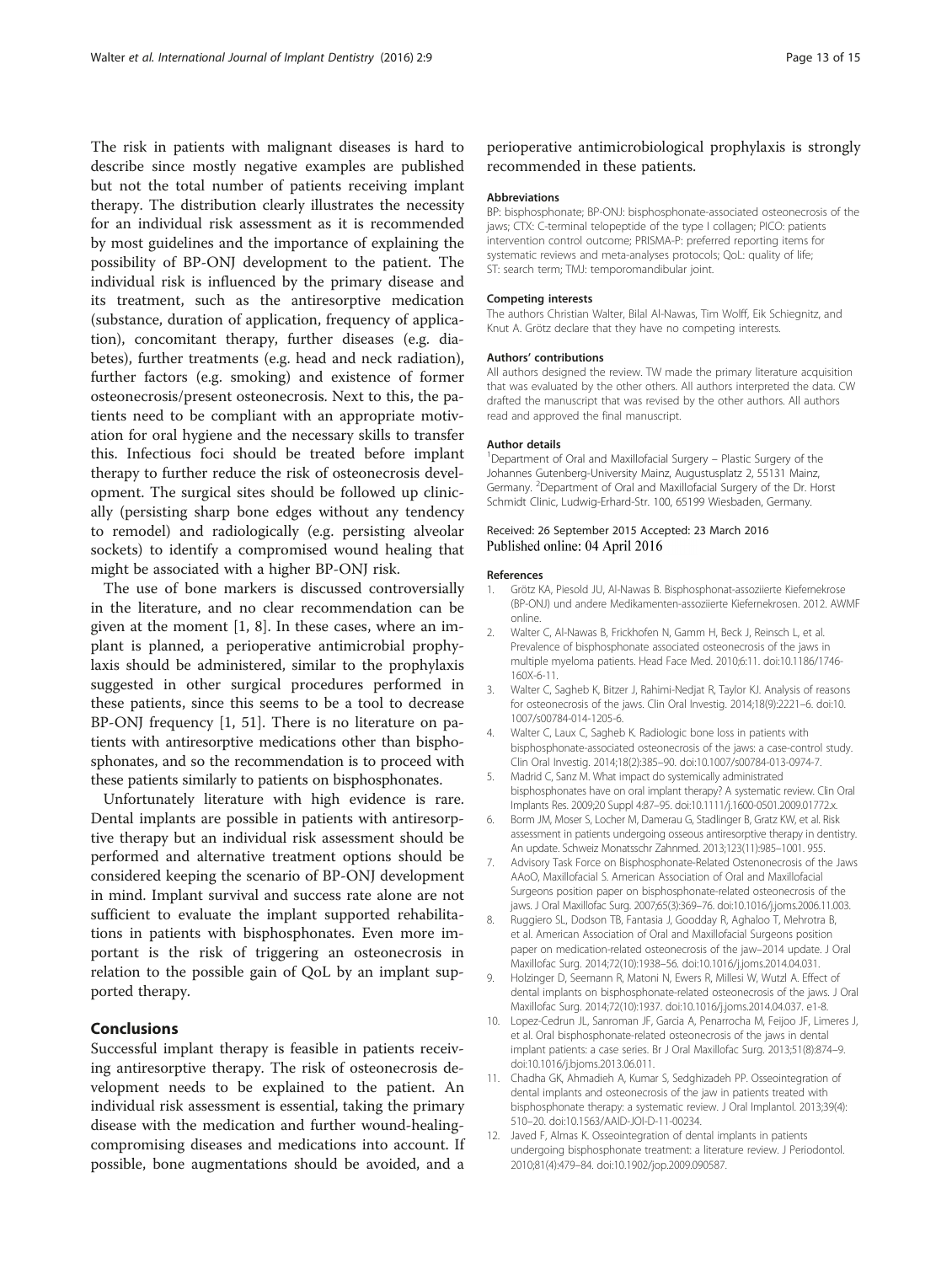- <span id="page-13-0"></span>13. Bedogni A, Bettini G, Totola A, Saia G, Nocini PF. Oral bisphosphonateassociated osteonecrosis of the jaw after implant surgery: a case report and literature review. J Oral Maxillofac Surg. 2010;68(7):1662–6. doi[:10.1016/j.joms.2010.02.037](http://dx.doi.org/10.1016/j.joms.2010.02.037).
- 14. Schiegnitz E, Al-Nawas B, Kammerer PW, Grotz KA. Oral rehabilitation with dental implants in irradiated patients: a meta-analysis on implant survival. Clin Oral Investig. 2014;18(3):687–98. doi:[10.1007/s00784-013-1134-9](http://dx.doi.org/10.1007/s00784-013-1134-9).
- 15. Niibe K, Ouchi T, Iwasaki R, Nakagawa T, Horie N. Osteonecrosis of the jaw in patients with dental prostheses being treated with bisphosphonates or denosumab. J Prosthodont Res. 2015;59(1):3–5. doi:[10.1016/j.jpor.2014.08.001.](http://dx.doi.org/10.1016/j.jpor.2014.08.001)
- 16. Tam Y, Kar K, Nowzari H, Cha HS, Ahn KM. Osteonecrosis of the jaw after implant surgery in patients treated with bisphosphonates–a presentation of six consecutive cases. Clin Implant Dent Relat Res. 2014;16(5):751–61. doi[:10.1111/cid.12048.](http://dx.doi.org/10.1111/cid.12048)
- 17. Kwon TG, Lee CO, Park JW, Choi SY, Rijal G, Shin HI. Osteonecrosis associated with dental implants in patients undergoing bisphosphonate treatment. Clin Oral Implants Res. 2014;25(5):632–40. doi[:10.1111/clr.12088](http://dx.doi.org/10.1111/clr.12088).
- 18. Jacobsen C, Metzler P, Rossle M, Obwegeser J, Zemann W, Gratz KW. Osteopathology induced by bisphosphonates and dental implants: clinical observations. Clin Oral Investig. 2013;17(1):167–75. doi:[10.1007/s00784-012-](http://dx.doi.org/10.1007/s00784-012-0708-2) [0708-2.](http://dx.doi.org/10.1007/s00784-012-0708-2)
- 19. Lazarovici TS, Yahalom R, Taicher S, Schwartz-Arad D, Peleg O, Yarom N. Bisphosphonate-related osteonecrosis of the jaw associated with dental implants. J Oral Maxillofac Surg. 2010;68(4):790–6. doi[:10.1016/j.joms.2009.09.017.](http://dx.doi.org/10.1016/j.joms.2009.09.017)
- 20. Nisi M, La Ferla F, Karapetsa D, Gennai S, Miccoli M, Baggiani A, et al. Risk factors influencing BRONJ staging in patients receiving intravenous bisphosphonates: a multivariate analysis. Int J Oral Maxillofac Surg. 2015; 44(5):586–91. doi[:10.1016/j.ijom.2015.01.014.](http://dx.doi.org/10.1016/j.ijom.2015.01.014)
- 21. Kwon YD, Ohe JY, Kim DY, Chung DJ, Park YD. Retrospective study of two biochemical markers for the risk assessment of oral bisphosphonate-related osteonecrosis of the jaws: can they be utilized as risk markers? Clin Oral Implants Res. 2011;22(1):100–5. doi:[10.1111/j.1600-0501.2010.01965.x](http://dx.doi.org/10.1111/j.1600-0501.2010.01965.x).
- 22. Koka S, Babu NM, Norell A. Survival of dental implants in post-menopausal bisphosphonate users. J Prosthodont Res. 2010;54(3):108–11. doi:[10.1016/j.](http://dx.doi.org/10.1016/j.jpor.2010.04.002) [jpor.2010.04.002](http://dx.doi.org/10.1016/j.jpor.2010.04.002).
- 23. Marx RE, Sawatari Y, Fortin M, Broumand V. Bisphosphonate-induced exposed bone (osteonecrosis/osteopetrosis) of the jaws: risk factors, recognition, prevention, and treatment. J Oral Maxillofac Surg. 2005;63(11): 1567–75. doi[:10.1016/j.joms.2005.07.010](http://dx.doi.org/10.1016/j.joms.2005.07.010).
- 24. Al-Sabbagh M, Robinson FG, Romanos G, Thomas MV. Osteoporosis and bisphosphonate-related osteonecrosis in a dental school implant patient population. Implant Dent. 2015;24(3):328–32. doi[:10.1097/ID.](http://dx.doi.org/10.1097/ID.0000000000000234) [0000000000000234](http://dx.doi.org/10.1097/ID.0000000000000234).
- 25. Famili P, Quigley S, Mosher T. Survival of dental implants among postmenopausal female dental school patients taking oral bisphosphonates: a retrospective study. Compend Contin Educ Dent. 2011;32(6):E106–9.
- 26. Goss A, Bartold M, Sambrook P, Hawker P. The nature and frequency of bisphosphonate-associated osteonecrosis of the jaws in dental implant patients: a South Australian case series. J Oral Maxillofac Surg. 2010;68(2): 337–43. doi:[10.1016/j.joms.2009.09.037.](http://dx.doi.org/10.1016/j.joms.2009.09.037)
- 27. Lo JC, O'Ryan FS, Gordon NP, Yang J, Hui RL, Martin D, et al. Prevalence of osteonecrosis of the jaw in patients with oral bisphosphonate exposure. J Oral Maxillofac Surg. 2010;68(2):243–53. doi[:10.1016/j.joms.2009.03.050.](http://dx.doi.org/10.1016/j.joms.2009.03.050)
- Bell BM, Bell RE. Oral bisphosphonates and dental implants: a retrospective study. J Oral Maxillofac Surg. 2008;66(5):1022–4. doi:[10.1016/j.joms.2007.12.040](http://dx.doi.org/10.1016/j.joms.2007.12.040).
- 29. Grant BT, Amenedo C, Freeman K, Kraut RA. Outcomes of placing dental implants in patients taking oral bisphosphonates: a review of 115 cases. J Oral Maxillofac Surg. 2008;66(2):223–30. doi[:10.1016/j.joms.2007.09.019.](http://dx.doi.org/10.1016/j.joms.2007.09.019)
- 30. Fugazzotto PA, Lightfoot WS, Jaffin R, Kumar A. Implant placement with or without simultaneous tooth extraction in patients taking oral bisphosphonates: postoperative healing, early follow-up, and the incidence of complications in two private practices. J Periodontol. 2007;78(9):1664–9. doi[:10.1902/jop.2007.060514.](http://dx.doi.org/10.1902/jop.2007.060514)
- 31. Jeffcoat MK. Safety of oral bisphosphonates: controlled studies on alveolar bone. Int J Oral Maxillofac Implants. 2006;21(3):349–53.
- 32. Boquete-Castro A, Gomez-Moreno G, Calvo-Guirado JL, Aguilar-Salvatierra A, Delgado-Ruiz RA. Denosumab and osteonecrosis of the jaw. A systematic analysis of events reported in clinical trials. Clin Oral Implants Res. 2015. doi[:10.1111/clr.12556.](http://dx.doi.org/10.1111/clr.12556)
- 33. Bamias A, Kastritis E, Bamia C, Moulopoulos LA, Melakopoulos I, Bozas G, et al. Osteonecrosis of the jaw in cancer after treatment with

bisphosphonates: incidence and risk factors. J Clin Oncol. 2005;23(34):8580–7. doi:[10.1200/JCO.2005.02.8670.](http://dx.doi.org/10.1200/JCO.2005.02.8670)

- 34. Carmagnola D, Celestino S, Abati S. Dental and periodontal history of oncologic patients on parenteral bisphosphonates with or without osteonecrosis of the jaws: a pilot study. Oral Surg Oral Med Oral Pathol Oral Radiol Endod. 2008;106(6):e10–5. doi[:10.1016/j.tripleo.2008.07.011.](http://dx.doi.org/10.1016/j.tripleo.2008.07.011)
- 35. Jabbour Z, El-Hakim M, Mesbah-Ardakani P, Henderson JE, Albuquerque Jr R. The outcomes of conservative and surgical treatment of stage 2 bisphosphonate-related osteonecrosis of the jaws: a case series. Int J Oral Maxillofac Surg. 2012;41(11):1404–9. doi:[10.1016/j.ijom.2012.05.012](http://dx.doi.org/10.1016/j.ijom.2012.05.012).
- 36. Kos M, Kuebler JF, Luczak K, Engelke W. Bisphosphonate-related osteonecrosis of the jaws: a review of 34 cases and evaluation of risk. J Craniomaxillofac Surg. 2010;38(4):255–9. doi:[10.1016/j.jcms.2009.06.005.](http://dx.doi.org/10.1016/j.jcms.2009.06.005)
- 37. Kumar SK, Meru M, Sedghizadeh PP. Osteonecrosis of the jaws secondary to bisphosphonate therapy: a case series. J Contemp Dent Pract. 2008;9(1):63–9.
- 38. Kyrgidis A, Vahtsevanos K, Koloutsos G, Andreadis C, Boukovinas I, Teleioudis Z, et al. Bisphosphonate-related osteonecrosis of the jaws: a case-control study of risk factors in breast cancer patients. J Clin Oncol. 2008;26(28): 4634–8. doi:[10.1200/JCO.2008.16.2768.](http://dx.doi.org/10.1200/JCO.2008.16.2768)
- 39. Vahtsevanos K, Kyrgidis A, Verrou E, Katodritou E, Triaridis S, Andreadis CG, et al. Longitudinal cohort study of risk factors in cancer patients of bisphosphonate-related osteonecrosis of the jaw. J Clin Oncol. 2009;27(32): 5356–62. doi[:10.1200/JCO.2009.21.9584](http://dx.doi.org/10.1200/JCO.2009.21.9584).
- 40. Walter C, Al-Nawas B, Grotz KA, Thomas C, Thuroff JW, Zinser V, et al. Prevalence and risk factors of bisphosphonate-associated osteonecrosis of the jaw in prostate cancer patients with advanced disease treated with zoledronate. Eur Urol. 2008;54(5):1066–72. doi:[10.1016/j.eururo.2008.06.070.](http://dx.doi.org/10.1016/j.eururo.2008.06.070)
- 41. Walter C, Grotz KA, Kunkel M, Al-Nawas B. Prevalence of bisphosphonate associated osteonecrosis of the jaw within the field of osteonecrosis. Support Care Cancer. 2007;15(2):197–202. doi:[10.1007/s00520-006-0120-z.](http://dx.doi.org/10.1007/s00520-006-0120-z)
- 42. Yarom N, Yahalom R, Shoshani Y, Hamed W, Regev E, Elad S. Osteonecrosis of the jaw induced by orally administered bisphosphonates: incidence, clinical features, predisposing factors and treatment outcome. Osteoporos Int. 2007;18(10):1363–70. doi[:10.1007/s00198-007-0384-2.](http://dx.doi.org/10.1007/s00198-007-0384-2)
- 43. Hasegawa Y, Kawabe M, Kimura H, Kurita K, Fukuta J, Urade M. Influence of dentures in the initial occurrence site on the prognosis of bisphosphonaterelated osteonecrosis of the jaws: a retrospective study. Oral Surg Oral Med Oral Pathol Oral Radiol. 2012;114(3):318–24. doi[:10.1016/j.oooo.2012.04.002.](http://dx.doi.org/10.1016/j.oooo.2012.04.002)
- 44. DeBaz C, Hahn J, Lang L, Palomo L. Dental Implant Supported Restorations Improve Quality of Life in Osteoporotic Women. Int J Dent. 2015;2015: 451923. doi:[10.1155/2015/451923.](http://dx.doi.org/10.1155/2015/451923)
- 45. Grötz KA, Al-Nawas B. Persisting alveolar sockets-a radiologic symptom of BP-ONJ? J Oral Maxillofac Surg. 2006;64(10):1571–2. doi[:10.1016/j.joms.2006.05.041](http://dx.doi.org/10.1016/j.joms.2006.05.041).
- 46. Hutchinson M, O'Ryan F, Chavez V, Lathon PV, Sanchez G, Hatcher DC, et al. Radiographic findings in bisphosphonate-treated patients with stage 0 disease in the absence of bone exposure. J Oral Maxillofac Surg. 2010;68(9): 2232–40. doi[:10.1016/j.joms.2010.05.003](http://dx.doi.org/10.1016/j.joms.2010.05.003).
- 47. Wray D, Barlow D, Crighton A, Devennie H, Foster E, Kennedy D et al. Oral Health Management of Patients Prescribed Bisphosphonates Dental Clinical Guidance. Dundee: 2011
- 48. Awad MA, Rashid F, Feine JS. Overdenture Effectiveness Study Team C. The effect of mandibular 2-implant overdentures on oral health-related quality of life: an international multicentre study. Clin Oral Implants Res. 2014;25(1): 46–51. doi:[10.1111/clr.12205.](http://dx.doi.org/10.1111/clr.12205)
- 49. Boven GC, Raghoebar GM, Vissink A, Meijer HJ. Improving masticatory performance, bite force, nutritional state and patient's satisfaction with implant overdentures: a systematic review of the literature. J Oral Rehabil. 2015;42(3):220–33. doi:[10.1111/joor.12241](http://dx.doi.org/10.1111/joor.12241).
- 50. Kyrgidis A, Triaridis S, Kontos K, Patrikidou A, Andreadis C, Constantinidis J, et al. Quality of life in breast cancer patients with bisphosphonate-related osteonecrosis of the jaws and patients with head and neck cancer: a comparative study using the EORTC QLQ-C30 and QLQ-HN35 questionnaires. Anticancer Res. 2012;32(8):3527–34.
- 51. Montefusco V, Gay F, Spina F, Miceli R, Maniezzo M, Teresa Ambrosini M, et al. Antibiotic prophylaxis before dental procedures may reduce the incidence of osteonecrosis of the jaw in patients with multiple myeloma treated with bisphosphonates. Leuk Lymphoma. 2008;49(11):2156–62. doi[:10.1080/10428190802483778](http://dx.doi.org/10.1080/10428190802483778).
- 52. Grötz KA, Al-Nawas B. Laufzettel Risiko-Evaluation bei antiresorptiver Therapie vor Implantation (Bisphosphonat-, Denosumab-Medikation). DGINET